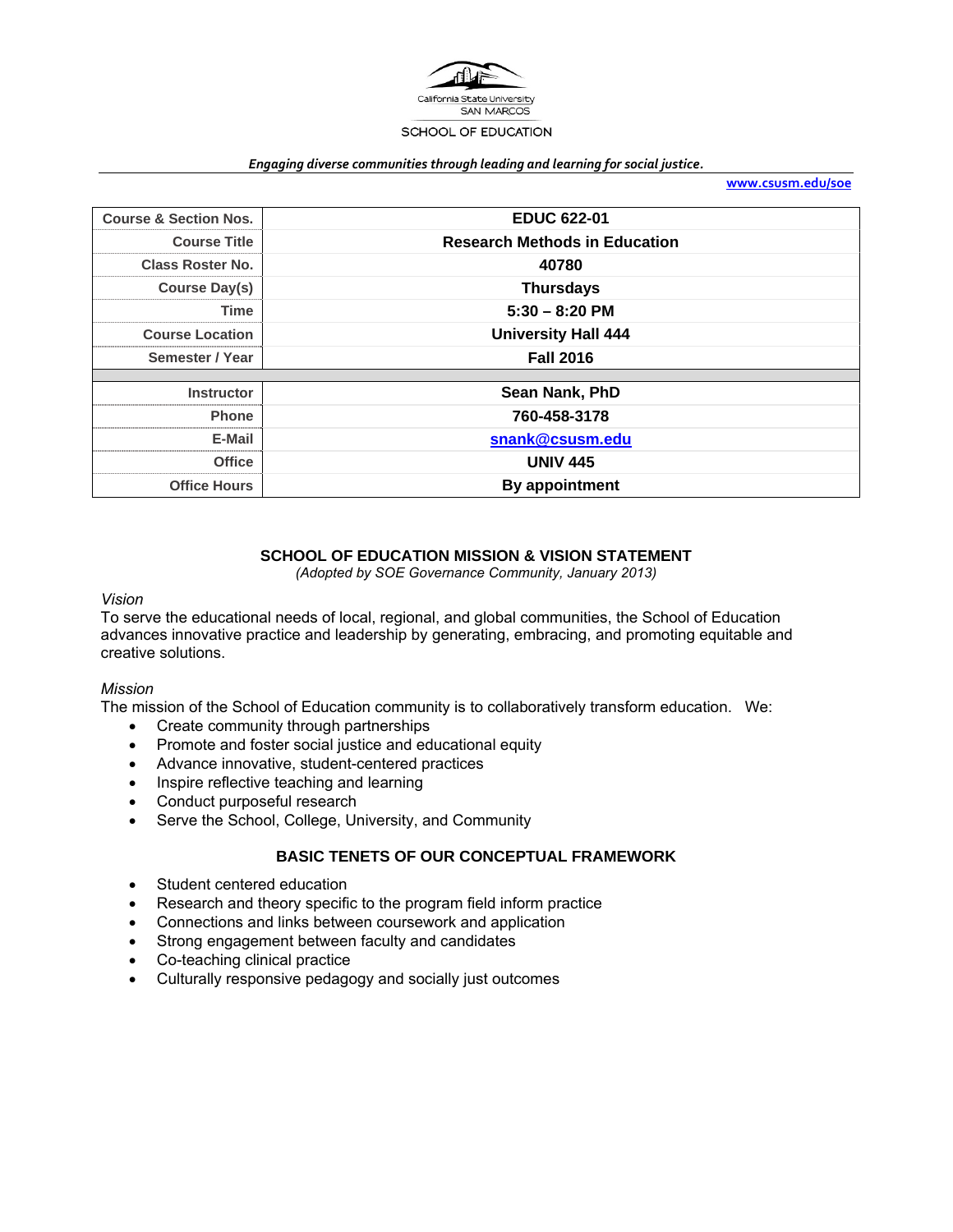# **TABLE OF CONTENTS**

| Required Texts Assigned texts and readings must be brought to all class sessions3 |  |
|-----------------------------------------------------------------------------------|--|
|                                                                                   |  |
|                                                                                   |  |
|                                                                                   |  |
|                                                                                   |  |
|                                                                                   |  |
|                                                                                   |  |
|                                                                                   |  |
|                                                                                   |  |
|                                                                                   |  |
|                                                                                   |  |
|                                                                                   |  |
|                                                                                   |  |
|                                                                                   |  |
|                                                                                   |  |
|                                                                                   |  |
|                                                                                   |  |
| RUBRIC USED TO EVALUATE STUDENT SUBMISSIONS TO SATISFY THE GWAR 19                |  |
|                                                                                   |  |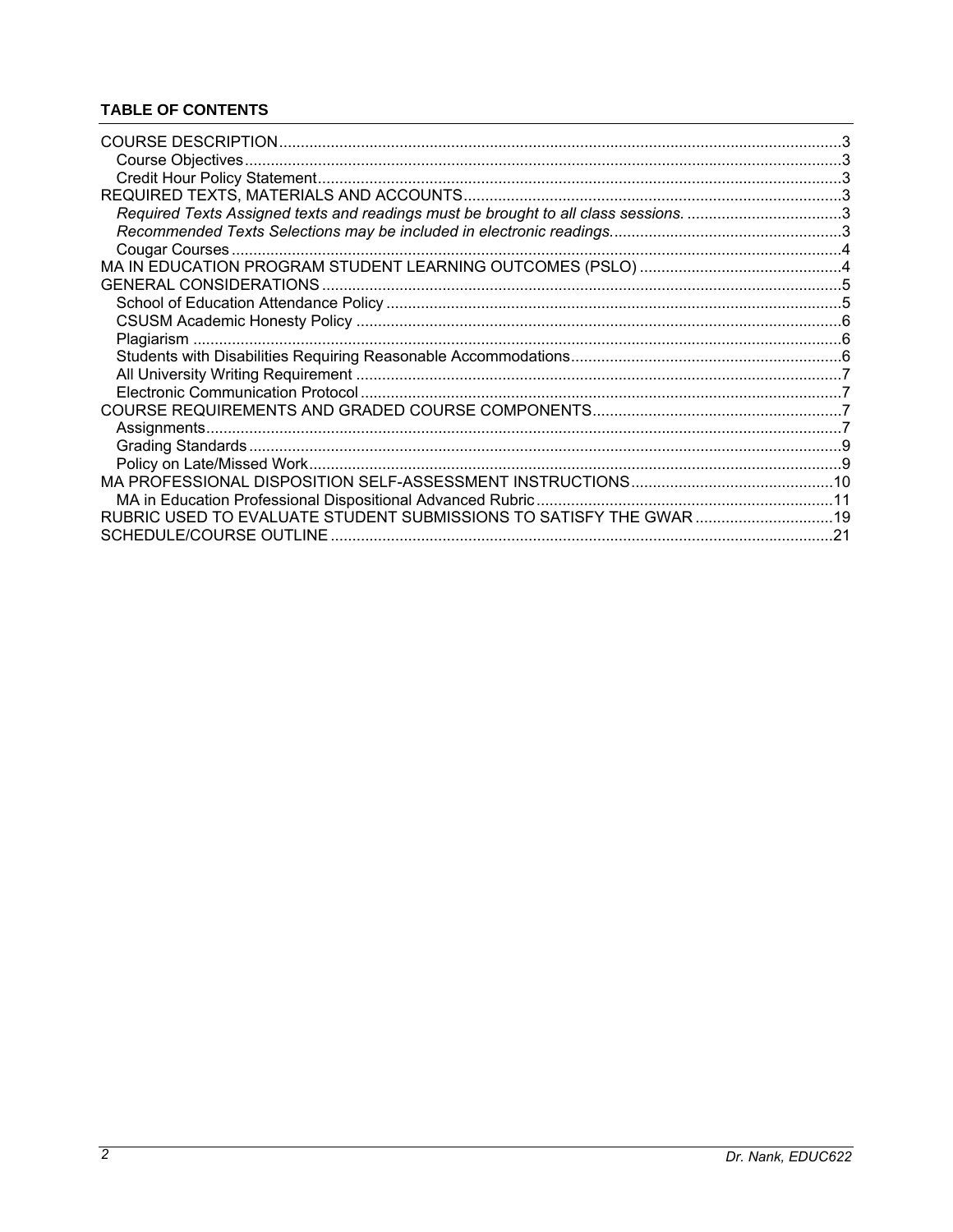## **COURSE DESCRIPTION**

This core course is designed to introduce educational practitioners to the fields of educational research and evaluation. We will explore quantitative and qualitative methods of designing and conducting research in the context of educational settings. We will further examine measurement, assessment, common statistical techniques and methods for critiquing research and program evaluation studies.

### **Course Objectives**

This course enables students to become effective, confident creators and consumers of research by providing a foundation of knowledge in the area of research methods that will enable them to read research and program evaluation reports with enough understanding to determine a study's merits.

Students will write a research proposal, which could lead to development of the first three chapters of their MA thesis.

During the course, students will increase: understanding of various research methodologies and statistical techniques; ability to interpret, summarize, and critique educational research; and skills in planning to conduct research.

Therefore students will:

- Develop a working understanding of research methods and designs for educational settings;
- Enhance their practical understanding of both quantitative and qualitative research methods;
- Be able to analyze the strengths and limitations of educational research studies;
- Be able to determine the appropriate use of educational research in addressing student achievement issues in schools.
- Be able to refer to appropriate sources to find the answers to research and evaluation problems and produce a comprehensive review of the literature.
- Develop a working understanding of descriptive and inferential statistical techniques;
- Design a proposal for a research study; and
- Utilize correct APA style writing and citations.

## **Credit Hour Policy Statement**

In all master course work, it is expected that for every one hour of contact time, you will complete approximately two to three hours of work outside of class. For EDUC 622, a 3-credit class, expect 6-9 hours of homework each week. Please plan accordingly.

## **REQUIRED TEXTS, MATERIALS AND ACCOUNTS**

### *Required Texts Assigned texts and readings must be brought to all class sessions.*

- American Psychological Association*.* (2009). *Publication manual of the American Psychological Association, 6th Ed.* Washington, DC: APA.
- Mertler, C.A. and Charles, C.M. (2010). *Introduction to educational research. 7th Ed.* Boston: Pearson Publishing.
- Nank, S. D. (2011). *Testing over teaching: Mathematics education in the 21st century.* Chicago, IL: Discovery Association Publishing House.
- \* Several other readings are required and will be available for download.

\* You must have access to Excel 2007 for Windows. This is available on campus, if no other access.

### *Recommended Texts Selections may be included in electronic readings.*

Agar, M. H. (1996). *The professional stranger.* (2<sup>nd</sup> ed.). San Diego, CA: Academic Press.

Cresswell, J. W. (2007). *Educational research: Planning, conducting and evaluating quantitative and qualitative research, 3rd Ed.* NY: Prentice Hall.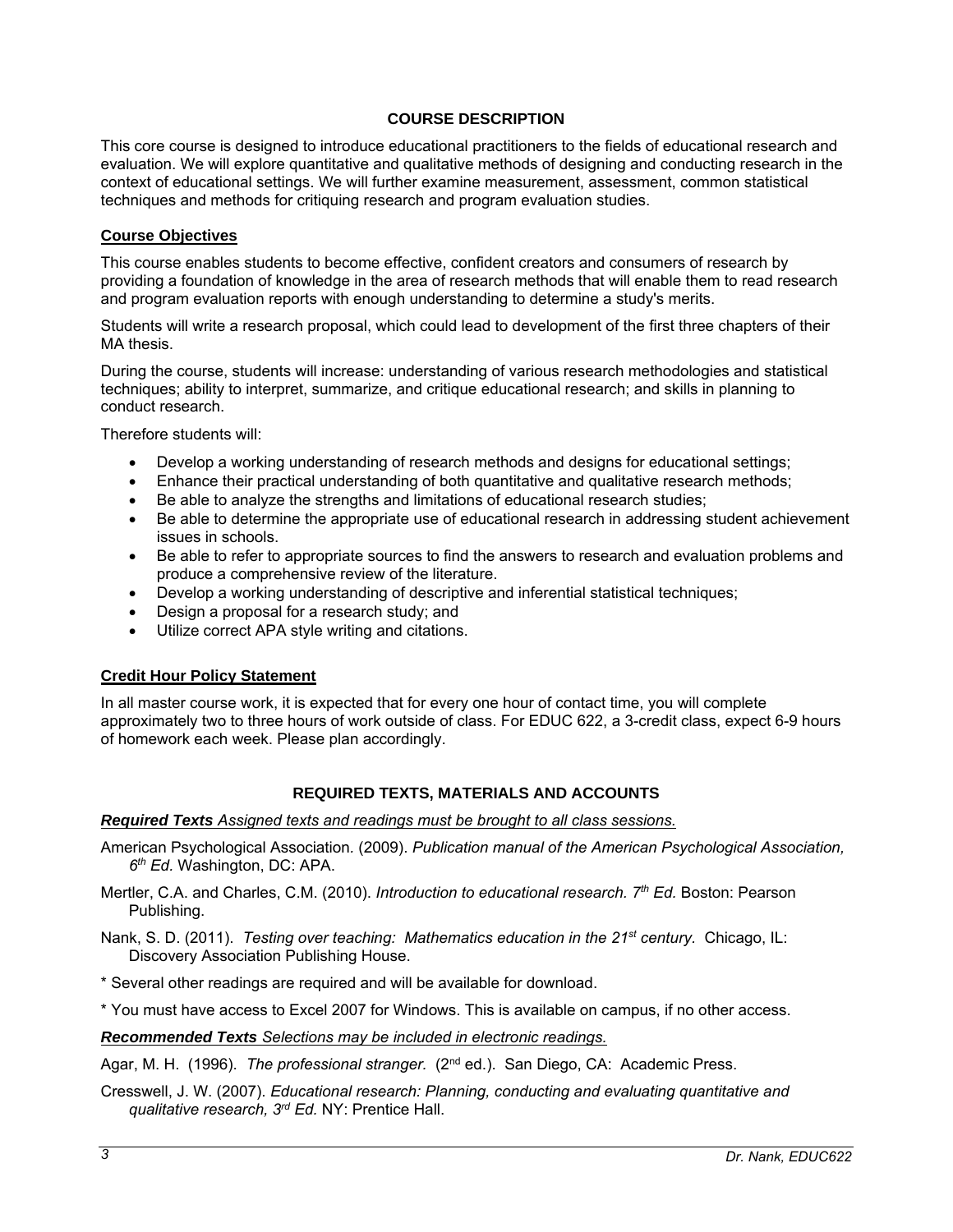- Erickson, F. (1986). Qualitative methods in research on teaching. In M. Wittrock (Ed.), Handbook of research on teaching (3<sup>rd</sup> ed., pp. 119-161). New York, NY: Macmillan.
- Geertz, C. (1973). Thick description: Toward an interpretive theory of culture. In Interpretation of cultures (pp. 3-30). New York, NY: Basic Books.
- Hammersley, M. & Atkinson, P. (1995). *Ethnography: Principles in practice.* (2nd ed.). New York, NY: Routledge.
- Hubbard, R. S. and Power, B. M. (1999). *Living the question: A guide for teacher researchers.* NY: Stenhouse.
- Kliebard, H. M. (1982). Curriculum theory as metaphor. Theory into practice, 21, (1), 11-17.

To stay updated regarding educational issues that impact teaching, learning and leadership, you are urged to read current publications in the field. Some examples include: *Educational Leadership; The Journal of Special Education; Language Arts; Science and Children; Teaching Children Mathematics; Democracy & Education; Phi Delta Kappan; Teaching Tolerance;* and *Rethinking Schools.*

## **Cougar Courses**

Your assignments, syllabus, supplemental materials, current grades, and folders for turning in assignments are all accessible via your Cougar Courses portal. There will also be videos and links to supplement your activities during the course.

# **MA IN EDUCATION PROGRAM STUDENT LEARNING OUTCOMES (PSLO)**

The Master of Arts in Education Program assesses 4 Program Student Learning Outcomes (PSLO):

**PSLO 1: Professional Dispositions** (EDUC 622)

Demonstrate interaction and communication skills that reflect professional dispositions and ethics, such as respect for diversity, educational equity, collaboration, and social justice.

- **PSLO 2: Leadership Skills** (EDUC 602 or EDAD 618B)
- Apply leadership skills in social justice and equity to advance the profession.
- **PSLO 3: Analyze Research** (EDUC 622)

Analyze educational and/or professional research.

**PSLO 4: Integrate Research** (EDUC 698)

Integrate research and evidence‐based practices into educational and professional settings.

EDUC 622 addresses Program Student Learning Outcomes 1 and 3:

# **PSLO 1: Professional Dispositions**

*Demonstrate interaction and communication skills that reflect professional dispositions and ethics, such as respect for diversity, educational equity, collaboration, and social justice.*

Assessing a candidate's dispositions within a professional preparation program is recognition that teaching and working with learners of all ages requires not only specific content knowledge and pedagogical skills, but positive attitudes about multiple dimensions of the profession. The School of Education has identified six dispositions – social justice and equity, collaboration, critical thinking, professional ethics, reflective teaching and learning, and life-long learning — and developed an assessment rubric. For each dispositional element, there are four levels of performance at the Master's level - *unacceptable*, *approaches target, meets target*, and *advanced target*. The description and rubric for the four levels of performance offer measurable behaviors and examples.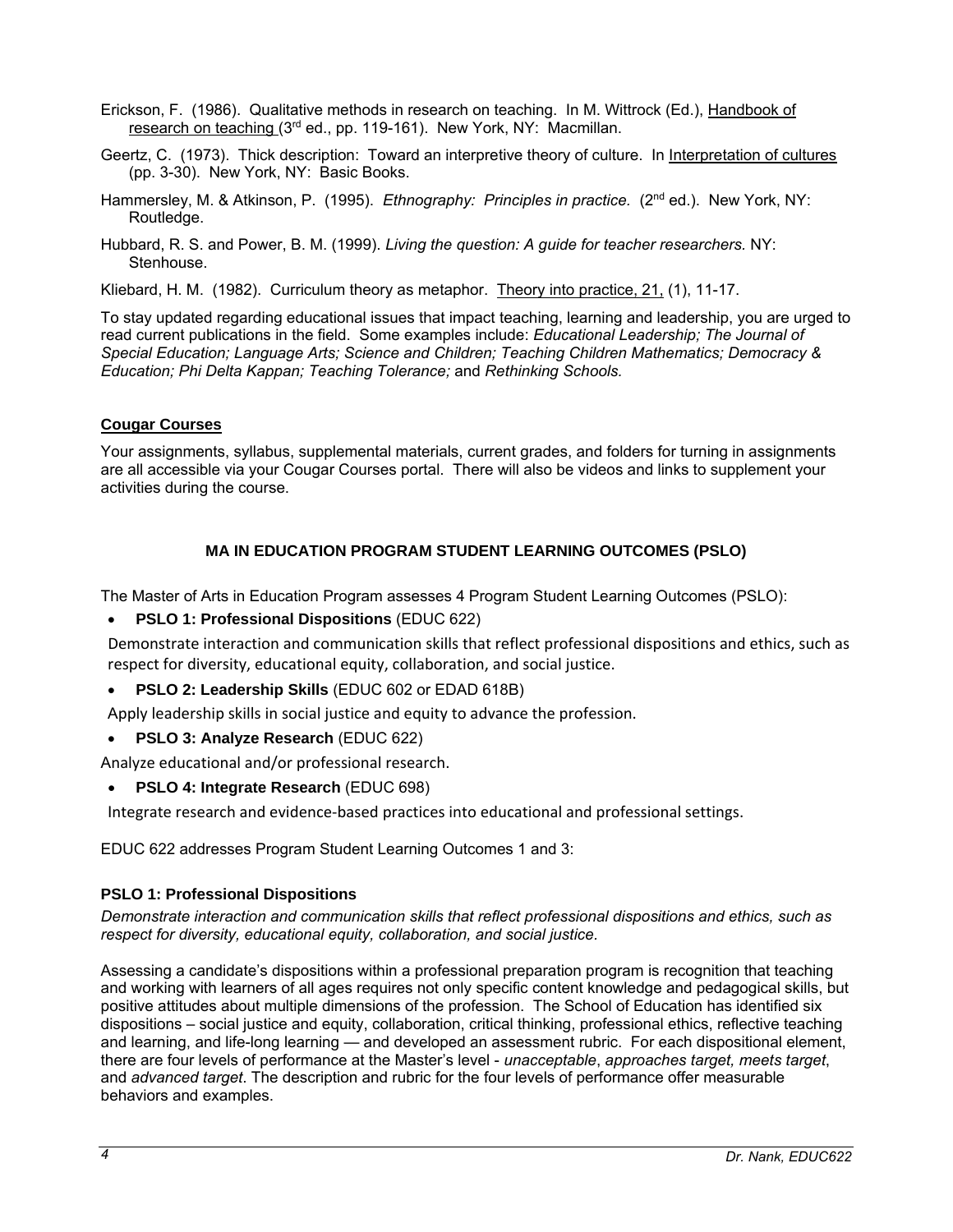The assessment is designed to provide candidates with ongoing feedback for their growth in professional dispositions and includes self-assessments by the candidate. The dispositions and rubric are presented, explained and assessed in EDUC 622: Research Methods in Education, a required course for the MA in Education. Based upon assessment feedback candidates will compose a reflection and an action plan for improvement. Candidates are expected to meet the level of *advanced target*.

In the MA in Education Program PSLO 1 is assessed using a Professional Disposition Rubric in EDUC 622: Research Methodology in Education. The rubric is provided at the end of the EDUC 622: Research Methodology in Education course syllabus. The assessment includes three components:

- 1. Candidate Self-Assessment Week 3
- 2. Instructor Assessment Week 6
- 3. Professional Disposition Action Plan Week 9.

By week 3 of EDUC 622, the candidate's self-assessment includes a 1-4 score for all 6 Professional Disposition areas with 2 examples of behavioral evidence of each score. The course instructor assessment includes a 1-4 score for each Professional Disposition Areas by week 6 of EDUC 622. By week 9 candidates review their original self-assessment and the instructor rating and write a Professional Disposition Action Plan for improvement (especially for any area that was scored less than 4 by candidate or instructor). The Professional Disposition Action Plan includes 1 written paragraph identifying an area of growth, steps for improvement and data that will be collected for evidence of improvement. Additional paragraphs required for any Professional Disposition Area that is scored below 4 by candidate or instructor. Candidates must complete PSLO 1 before advancing to candidacy and enrolling in EDUC 698. See Professional Disposition Rubric below. Note due dates will change to reflect schedule for summer or intersession courses.

## **PSLO 3: Analyze Research**

*Analyze educational and/or professional research.*

In EDUC 622: Research Methods in Education, candidates complete a formal paper to summarize and critique an empirical research study. Instructors evaluate the assignment with the use of the Graduate Writing Assessment Requirement (GWAR) Rubric. The GWAR Rubric is provided at the end of the EDUC 622 syllabus. Candidates have three attempts to pass PSLO 3 with a minimum of 12 out of 16 points on the GWAR Rubric. Two opportunities will be available in EDUC 622. The first opportunity is provided in the first 6 weeks in EDUC 622 with feedback provided by week 8. And if necessary a second opportunity is provided before week 12 of the semester with feedback by week 14. If the candidate needs a third opportunity the candidate needs to make arrangement with their culminating experience committee chairperson and the coordinator of the program. PSLO 3 must be completed prior to advancing to candidacy and enrolling in EDUC 698. Note due dates will change to reflect schedule for summer or intersession courses.

# **GENERAL CONSIDERATIONS**

# **School of Education Attendance Policy**

Due to the dynamic and interactive nature of courses in the School of Education, all students are expected to attend all classes and participate actively. At a minimum, students must attend more than 80% of class time, or s/he may not receive a passing grade for the course at the discretion of the instructor. *Individual instructors may adopt more stringent attendance requirements*. Should the student have extenuating circumstances, s/he should contact the instructor as soon as possible. *(Adopted by the COE [SOE] Governance Community, December, 1997).*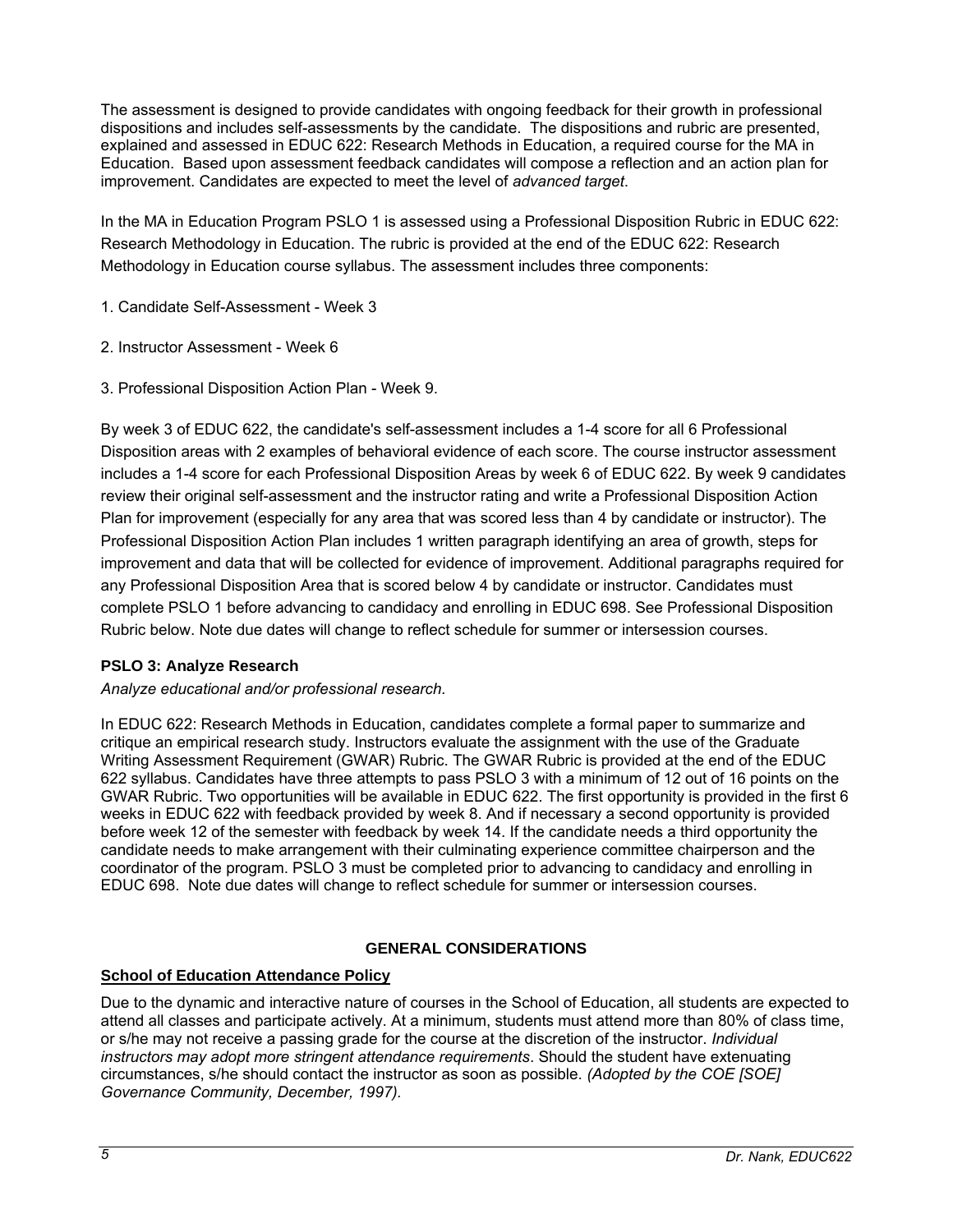*Course-Specific Participation and Attendance Policy:* This course approaches content in a variety of ways. Structured interactions, group processes, oral presentations, guided discussion of readings, and peer review exercises are the norm. Students are expected to have read assigned materials by the date indicated in the syllabus, and should come prepared to discuss readings individually or in variously structured groups. The degree of your engagement in these processes forms the basis for points assigned in the *participation* category.

Due to the fast paced and highly interactive nature of the course, regular attendance and full participation are expected; teaching and learning is difficult (if not impossible) if one is not present for and engaged in the process. Therefore, the above SOE Attendance Policy is amplified as follows:

- Missing more than two class meetings will result in one letter-grade reduction from your final course grade; in other words, -10 points from your total count. A third absence will result in failure of the course, per SOE policy.
- Arriving late or leaving early on two occasions will be considered the equivalent of one absence.
- Up to 5 points may be recovered by a make-up assignment. The instructor will craft an assignment relevant to the missed day. Expect the task to be at minimum equivalent in time commitment to the missed session (3 hours).

Inform the instructor *prior* to an absence. Notification of absence does not warrant an excuse.

## **CSUSM Academic Honesty Policy**

Students will be expected to adhere to standards of academic honesty and integrity, as outlined in the Student Academic Honesty Policy. All assignments must be original work, clear and error-free. All ideas/material that are borrowed from other sources must have appropriate references to the original sources. Any quoted material should give credit to the source and be punctuated accordingly.

Academic Honesty and Integrity: Students are responsible for honest completion and representation of their work. Your course catalog details the ethical standards and penalties for infractions. There will be zero tolerance for infractions. If you believe there has been an infraction by someone in the class, please bring it to the instructor's attention. The instructor reserves the right to discipline any student for academic dishonesty, in accordance with the general rules and regulations of the university. Disciplinary action may include the lowering of grades and/or the assignment of a failing grade for an exam, assignment, or the class as a whole.

Incidents of Academic Dishonesty will be reported to the Dean of Students. Sanctions at the University level may include suspension or expulsion from the University.

Refer to the full Academic Honesty Policy at: http://www.csusm.edu/policies/active/documents/Academic\_Honesty\_Policy.html

## **Plagiarism**

As an educator, it is expected that each candidate (course participant) will do his/her own work, and contribute equally to group projects and processes. Plagiarism or cheating is unacceptable under any circumstances. If you are in doubt about whether your work is paraphrased or plagiarized see the Plagiarism Prevention for Students website http://library.csusm.edu/plagiarism/index.html. If there are questions about academic honesty, please consult the University catalog.

### **Students with Disabilities Requiring Reasonable Accommodations**

Students with disabilities who require reasonable accommodations must be approved for services by providing appropriate and recent documentation to the Office of Disabled Student Services (DSS). This office is located in Craven Hall 4300, and can be contacted by phone at (760) 750-4905, or TTY (760) 750- 4909. Students authorized by DSS to receive reasonable accommodations should meet with their instructor during office hours or, in order to ensure confidentiality, in a more private setting.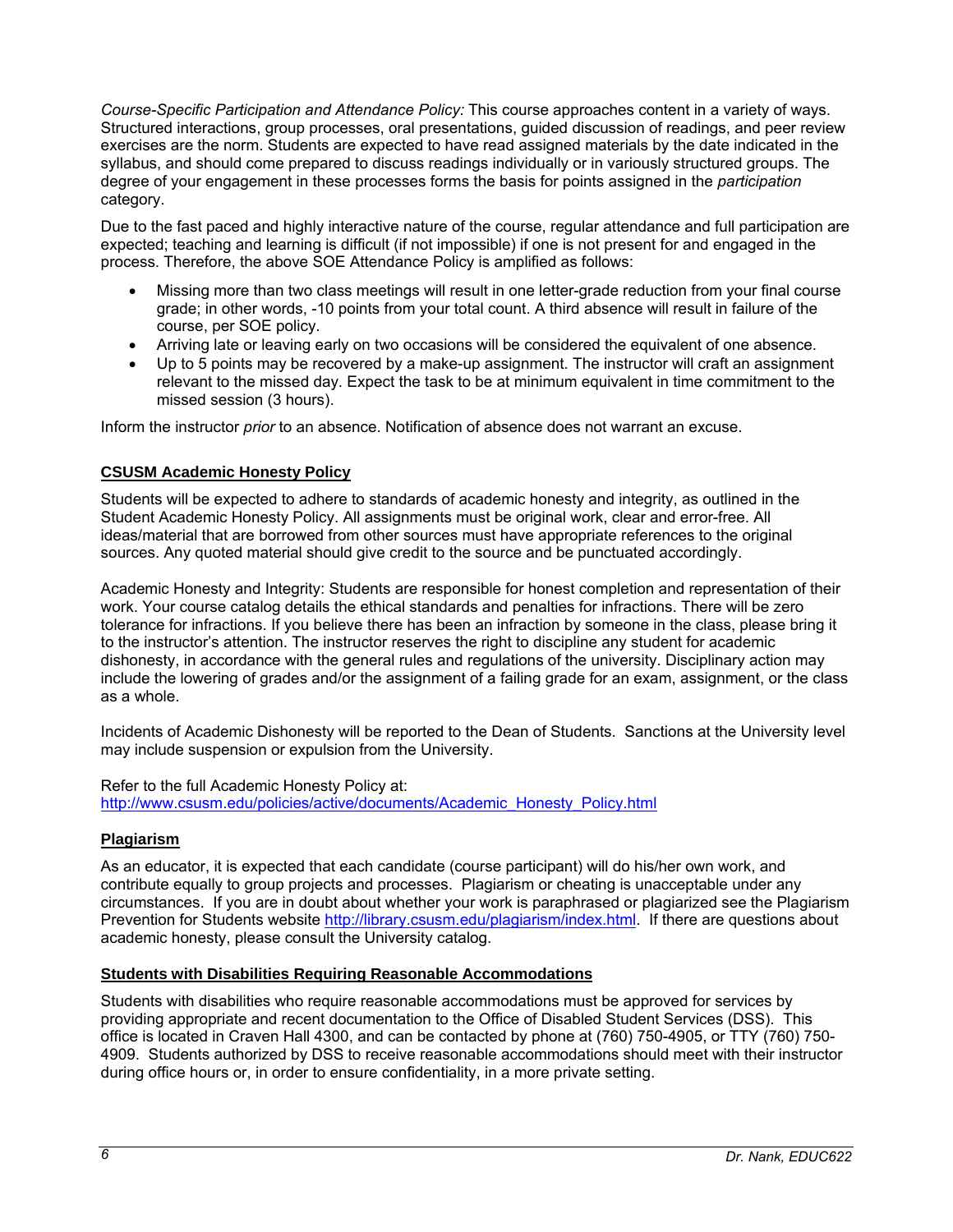# **All University Writing Requirement**

The California State University maintains a Graduation Writing Assessment Requirement (GWAR) for master's students, to be completed before Advancement to Candidacy can be approved. A student may satisfy the graduate writing requirement in one of two ways: an acceptable standardized test score, or a paper that receives a passing score as described in the GWAR rubric. Toward the goal of providing opportunity for graduate students in the School of Education to satisfy the writing requirement, all papers in all graduate classes must adhere to the rules of style (for writing and format style) detailed in the *Publication Manual of the American Psychological Association, 6th ed.* (2009). This is a required textbook for all CSUSM SOE graduate courses.

## *Course-Specific Graduate Writing Assessment Requirement (GWAR)*

In the School of Education at CSUSM, students complete the Graduate Writing Assessment Requirement (GWAR) through the submission of the Article Critique in EDUC 622. The student's writing in this assignment must demonstrate graduate level skills in (1) style and format, (2) mechanics, (3) content and organization, and (4) integration and critical analysis. The paper will be scored using a 4-point rubric in each of the aforementioned four areas. The minimal acceptable combined score from all of the four sections is 10 points, with no scores of "1" on any section, resulting in a minimum of a 2.5 average for all sections. The GWAR Rubric-based assessment of this paper will not directly impact your course grade; however you cannot be advanced to candidacy for your MA without arranging with the SOE to resubmit an equivalent writing sample. The GWAR Rubric is attached to this syllabus.

## **Electronic Communication Protocol**

Electronic correspondence is a part of your professional interactions. If you need to contact the instructor, email is often the easiest way to do so. It is my intention to respond to all received e-mails in a timely manner. Please be reminded that e-mail and on-line discussions are a very specific form of communication, with their own nuances and etiquette. For instance, electronic messages sent in all upper case (or lower case) letters, major typos, or slang, often communicate more than the sender originally intended. With that said, please be mindful of all e-mail and on-line discussion messages you send to your colleagues, to faculty members in the School of Education, or to persons within the greater educational community. All electronic messages should be crafted with professionalism and care.

Things to consider:

- Would I say in person what this electronic message specifically says?
- How could this message be misconstrued?
- Does this message represent my highest self?
- Am I sending this electronic message to avoid a face-to-face conversation?

In addition, if there is ever a concern with an electronic message sent to you, please talk with the author in person in order to correct any confusion.

# **COURSE REQUIREMENTS AND GRADED COURSE COMPONENTS**

## **Assignments**

All assignments are due on the dates indicated. Assignments *must* be submitted via Cougar Courses, double-spaced, and with standard margins, and adhere to style and formatting guidelines of APA 6<sup>th</sup> ed., as appropriate to the assignment. It is expected that all assignments will reflect graduate-level expectations for composition and exposition. Use of electronic spelling and grammar checking is encouraged. The Writing Center is available for support (Kellogg Library 1103, 760-750-4168).

*Weekly Homework and Class Participation (30 points)*. As graduate students, you are expected to take an active role in class and class activities. The quality of this course rests on the quality of YOUR participation. Toward this end, you are expected to attend every face-to-face class meeting; arrive fully prepared for classroom activity (i.e. homework is completed); and participate wholly in classroom and online dialogue including peer review activity. Each reading assignment will require a corresponding response, intended to provide an opportunity for brief personal review, digestion, and self-assessment of the content. These will usually be completed online, one per chapter read. The statistical reasoning content, studied online, is included in this grade.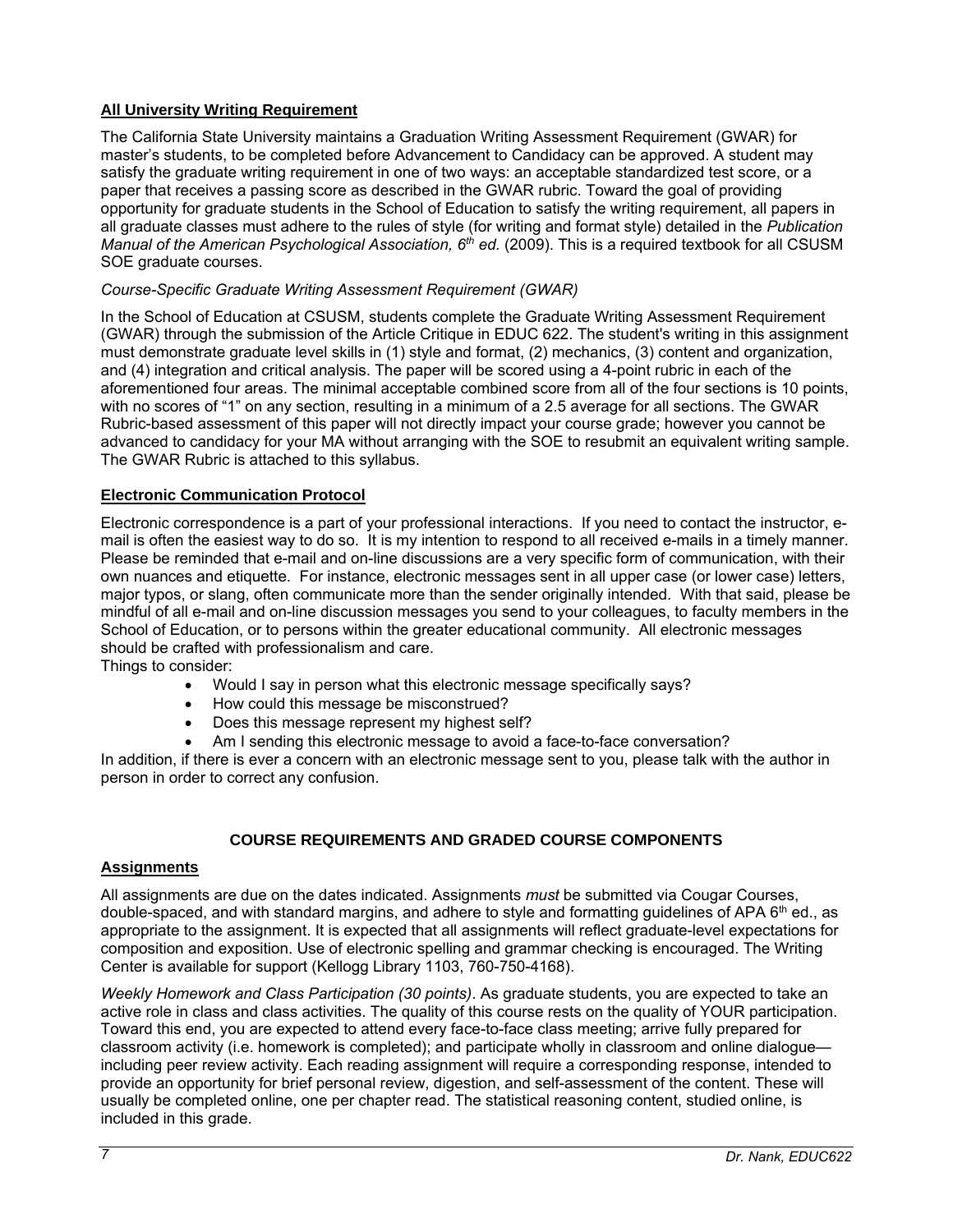*Annotated Bibliographies (10 points)*. Because your ability to find and use published literature is paramount to your understanding of research methods, you will be reading, summarizing, and interpreting a variety of published research studies. This practice will prepare you for the literature review portion of any research project and strengthen your critical analysis skills as a consumer of published research.

Four annotated bibliographies will be submitted, each with 5 resources related to the topic of your research proposal. The majority of each bibliography must be empirical research studies. The annotation for these studies will state briefly the research questions(s), the methodology, the research setting and participants, the methods for collecting data, the methods for analyzing data, and the findings. A few comments/critique of the research is appropriate, as are personal notes, such as quotes (with page numbers) that you predict you might use in future writing.

*Article Critique (20 points)*. For one article in particular, you will summarize then critique the research. The critique is not a reaction to the article or the material in it. It is not an explanation of the material, nor an amplification of it. Nor is the critique an editorial, a defense of the material from your standpoint. The article critique is (a.) a summary of the research methods and findings, and (b.) your evaluation of the article and how it is presented to you.

- Write a 4-6 page (maximum!) paper based on your summary and critique. You will be marked down if longer than 6 pages; brevity and concision are valued in this writing genre.
- Report the name of the journal, author(s), and title of the article *only* in a Reference section, save for minimal and introduction in the paper, i.e. the normal APA citational style that acknowledges author's last name and year of publication.
- The summary must include the research problem/questions; highlights of the literature review; name of the design methodology; participants and setting; key elements of the methods for data collection and data analysis; the findings of the research; and a restatement of the author's recommendations (e.g. why the findings are important to educators, how the findings can inform education, …).
- After this summary, complete a thoughtful critique, focusing on what you believe to be the strengths *and* weaknesses of the research. That is, the validity and reliability of the data, the methods to collect, the methods to analyze, and concerns about bias in findings and/or conclusions.

This article critique will also be assessed for your Graduate Writing Assessment Requirement (GWAR).

*Research Proposal (40 points)*. To prepare you for future research, you will complete key components of a research proposal. These key components will include: Title Page, Table of Contents, Chapter 1: Statement of Problem *(outlined)*, Chapter 2: Literature Review, Chapter 3: Methodology *(outlined)*, and References. Other than the outlined portions, the proposal must conform to the APA  $6<sup>th</sup>$  edition style guide throughout.

For some students, this research proposal might lead directly to the Culminating Experience for their MA in Education. This proposal should be considered no more than a *draft* of the first three chapters your Masters thesis or project. It is strongly encouraged that upon completion of this draft, it is taken to your Chair for discussion and feedback. They will let you know when you are ready to submit your formal proposal, acceptance of which allows for your Advancement to Candidacy and enrollment in EDUC 698.

The School of Education (SOE) provides a rubric as an *optional* guide for your writing of each chapter of your final research/project thesis. For this class, you are encouraged to read this rubric before you begin writing, and then revisit it as you make revisions to your chapters in order to help you self-assess. You are also *strongly* encouraged to develop a peer-writing group to get feedback from others during your writing. Remember, *the key to good writing is rewriting*.

Specific details and requirements of the *Research Proposal*:

 *Chapter One: Introduction & Statement of Problem*. Chapter 1 is the Statement of the Problem of the Research Proposal and it should begin with a "Narrative hook" to introduce the topic. Expand that narrative to include the purpose statement and research question(s) following the guidance of Creswell (2012) on pages 64-75 & 122-135 [supplemental reading materials]. Chapter 1 should include the following components: background information, statement of the problem, purpose of study, rationale, research questions, significance of study, applications, limitations, definition of terms and a summary paragraph leading into the *Literature Review*. Your writing should "flow" and so each of the aforementioned components should not necessarily define the structure of the chapter.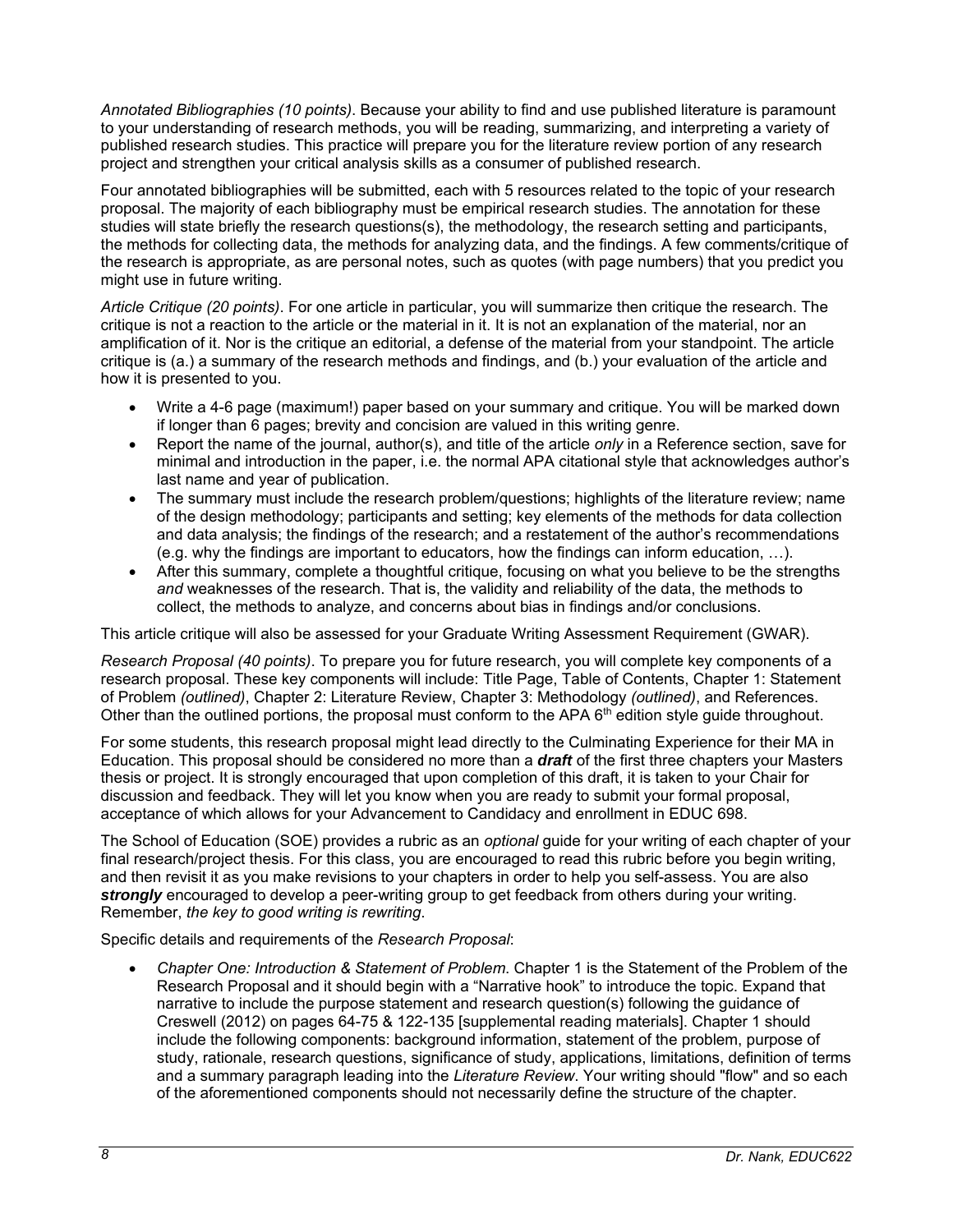However, each component should be present. See the SOE Chapter 1 Thesis Rubric for more guidance.

 *Chapter Two: Literature Review.* The Literature Review is a critical and in-depth evaluation of previous research; it serves not only as a summary and critique, but also **synthesis** of the research particular to your area of study.

Your review of literature should be organized around common themes that you found in your research articles, not organized simply as a sequence of individual articles. You should write about the articles within the subheadings of your common themes. You are writing one overview of all of the articles together, not each one separately. Remember to discuss common themes or threads that run through all or some of the papers; do not have one separate paragraph about each paper. If a paper included something unique and significant, you can certainly discuss it.

Follow correct guidelines for citation; be sure to give the authors credit if you take something directly from their paper. Use quotation marks and include the page number when you use an exact quote.

Ensure that the **all** of the reviewed articles were the reports of empirical research conducted by the author(s), and that the majority of articles referenced in this chapter are primary sources. How do you know if it was empirical research? The authors will state the guiding research question(s), how they collected and analyzed data, and the results, implications and conclusions.

The Literature Review should have an introduction that ties the review of literature to your research question. The body of the chapter should be organized by underlying themes or threads (subtopics) that your articles address. You should have a summary at the end that summarizes the review of literature and how it is linked to your research question, and which leads the reader into the *Methodology*. See the SOE Chapter 2 Thesis Rubric for more guidance.

 Chapter Three: Methodology. Although only an outline, a quality response to this chapter is important; it is your opportunity to demonstrate what you know about designing a research study. Be thorough. Your methodology chapter will consist of an introduction to the chapter, description of your methodological design, description of the research participants and setting, the data to be collected, instruments and procedures for data collection, the methods for data analysis, and a summary. See the SOE Chapter 3 Thesis Rubric for more guidance.

## **Grading Standards**

Grades will be based on the following grading scale:

| A | .          | 90 | $\overline{\phantom{0}}$ | $100\%$   |
|---|------------|----|--------------------------|-----------|
| В | .          | 80 | $\overline{\phantom{0}}$ | 89%       |
| C | .          | 70 | $\overline{\phantom{a}}$ | 79%       |
| D | . <b>.</b> | 60 | $\sim$                   | .69%      |
| F |            |    |                          | Below 60% |

The course is writing intensive, and success depends on keeping pace with course writing structures and due dates. As such, work submitted late, but within one week of the due date will be reduced by one letter grade. Work received over one week late will be recorded at half the graded value. *Note:* assignments are due whether or not you are present in class that day.

Each written assignment will be graded approximately 80% on content and context (detail, logic, synthesis of information, depth of analysis, etc.), and 20% on mechanics (grammar, syntax, spelling, format, uniformity of citation, etc.).

### **Policy on Late/Missed Work**

Missing work will be assigned zero points. Late work will be accepted. However, every day the work is late, 10% will be deducted from the assignment grade. After 10 days, the assignment will be worth zero points.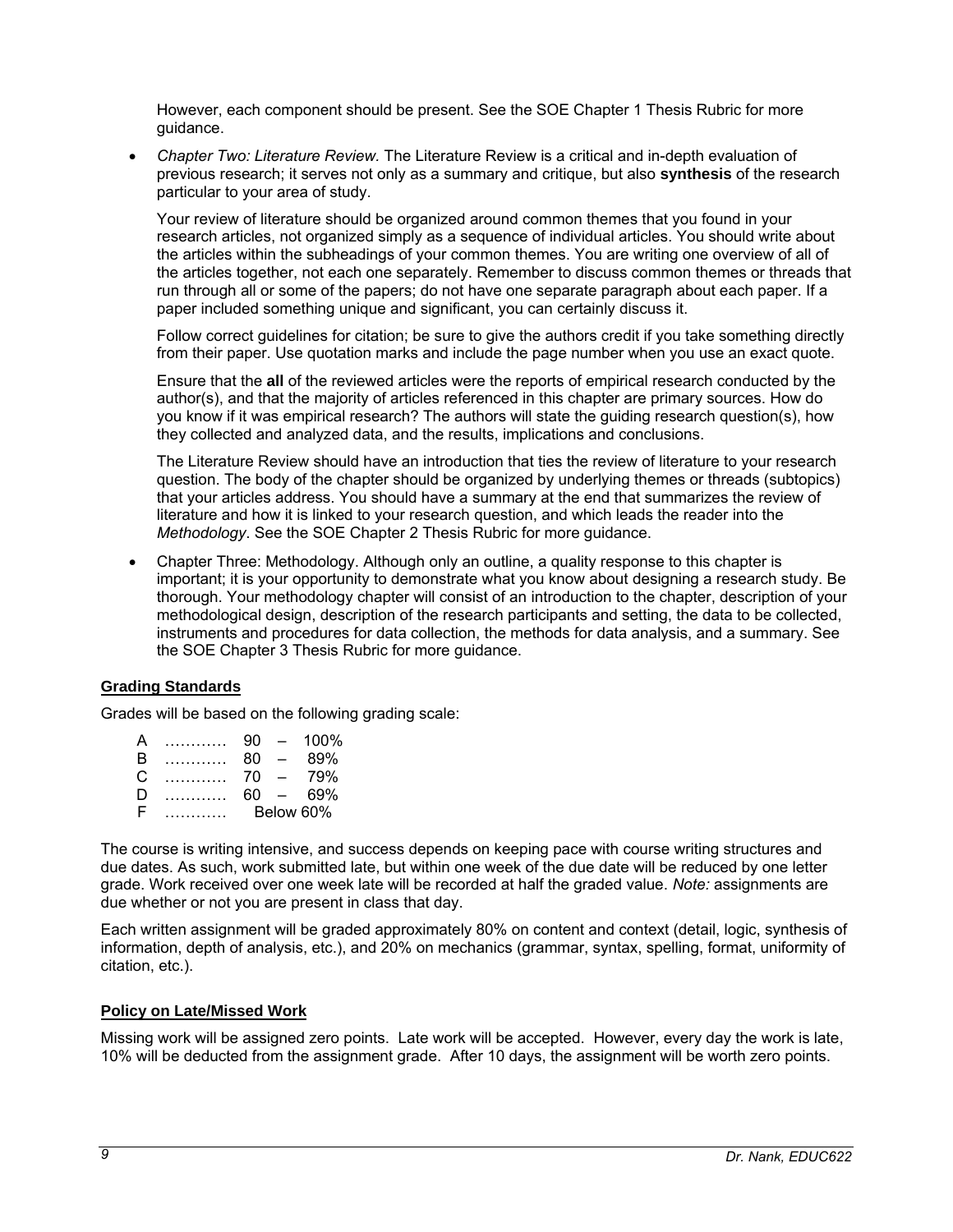## **MA PROFESSIONAL DISPOSITION SELF-ASSESSMENT INSTRUCTIONS**

Name **Name Name Name Name Name Name Name Name Name Name Name Name N** 

### **MA PSLO 1 - PROFESSIONAL DISPOSITION SELF-ASSESSMENT INSTRUCTIONS**

The intention of this assessment is to help you self-assess and to develop an action plan to be at the Professional Disposition Advanced Level by the end of the MA in Education program.

#### **1. Candidate Self-Assessment – Week 3**

- A. Carefully consider the descriptions provided for each level of the "MA in Education Professional Disposition Advanced Rubric."
- B. Score yourself for each of the 6 professional disposition areas from 1-4.
- C. For each area provide two examples of behaviors that exemplify each disposition.

#### **2. Instructor Assessment – Week 6**

You will receive an instructor score of 1-4 on all six professional disposition areas by week 6.

### **3. Professional Disposition Action Plan – Week 9**

- A. Review your self-assessment and the instructor scores and identify at least one area that needs improvement, especially for any area that was scored less than 4 by candidate or instructor.
- B. The Professional Disposition Action Plan includes:
	- i. One (1) written paragraph identifying an area of growth
	- ii. Steps for improvement
	- iii. Data that will be collected for evidence of improvement behaviors that can be observed and measured as you continue and complete the MA program.
- C. Additional paragraphs required for any Professional Disposition area that was scored below 4 by candidate or instructor.

Attached is the *Master of Arts in Education Professional Disposition Advanced Rubric* that covers the six (6) MA in Education Professional Disposition Criteria:

- 1. Social Justice & Equity
- 2. Collaboration
- 3. Critical Thinking
- 4. Professional Ethics
- 5. Reflective Teaching & Learning
- 6. Life-Long Learning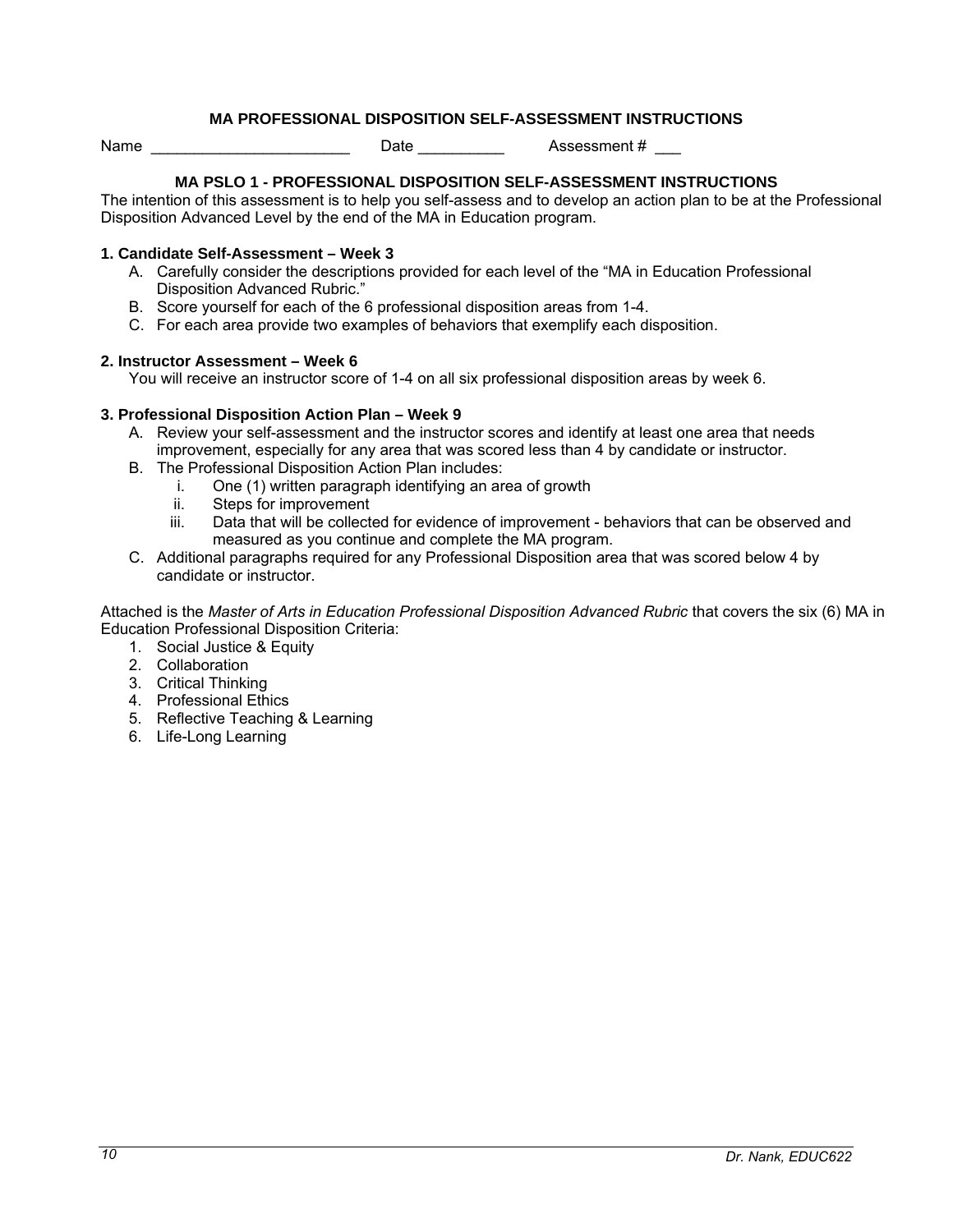|  | <b>MA in Education Professional Dispositional Advanced Rubric</b> |  |  |
|--|-------------------------------------------------------------------|--|--|
|  |                                                                   |  |  |

| <b>Disposition</b>                                                                                                                                                                                                                                                       | <b>Unacceptable</b><br>1                                                                                                                                                                                                                                                                                                                                                                                                                                                                                                                                                                                                                                                                                                                                                                                                                                                       | <b>Approaches</b><br><b>Target</b><br>2                                                                                                                                                                                                                                                                                                                                                                                                                                                                                                                       | <b>Meets</b><br><b>Target</b><br>3                                                                                                                                                                                                                                                                                                                                                                                                                                                                                                                                                                                                                                                                                                                                                                                                                                                                                                    | <b>Meets</b><br><b>Advanced Target</b><br>4                                                                                                                                                                                                                                                                                                                                                                                                                                                                                                                                                                                                                                                                                                                                                                                                                                                                                                                                                                                                                                                                            |
|--------------------------------------------------------------------------------------------------------------------------------------------------------------------------------------------------------------------------------------------------------------------------|--------------------------------------------------------------------------------------------------------------------------------------------------------------------------------------------------------------------------------------------------------------------------------------------------------------------------------------------------------------------------------------------------------------------------------------------------------------------------------------------------------------------------------------------------------------------------------------------------------------------------------------------------------------------------------------------------------------------------------------------------------------------------------------------------------------------------------------------------------------------------------|---------------------------------------------------------------------------------------------------------------------------------------------------------------------------------------------------------------------------------------------------------------------------------------------------------------------------------------------------------------------------------------------------------------------------------------------------------------------------------------------------------------------------------------------------------------|---------------------------------------------------------------------------------------------------------------------------------------------------------------------------------------------------------------------------------------------------------------------------------------------------------------------------------------------------------------------------------------------------------------------------------------------------------------------------------------------------------------------------------------------------------------------------------------------------------------------------------------------------------------------------------------------------------------------------------------------------------------------------------------------------------------------------------------------------------------------------------------------------------------------------------------|------------------------------------------------------------------------------------------------------------------------------------------------------------------------------------------------------------------------------------------------------------------------------------------------------------------------------------------------------------------------------------------------------------------------------------------------------------------------------------------------------------------------------------------------------------------------------------------------------------------------------------------------------------------------------------------------------------------------------------------------------------------------------------------------------------------------------------------------------------------------------------------------------------------------------------------------------------------------------------------------------------------------------------------------------------------------------------------------------------------------|
| 1. Social<br><b>Justice and</b><br><b>Equity</b><br>Candidates<br>appreciate the<br>languages,<br>communities,<br>and experiences<br>learners bring to<br>the classroom.<br>Candidates<br>advocate for<br>and support<br>marginalized<br>communities<br>and individuals. | Behaves in a<br>manner that is<br>discriminatory,<br>intolerant, or close-<br>minded, Resists<br>working with some<br>groups or<br>individuals, makes<br>derogatory remarks,<br>or rejects views<br>based on factors<br>such as gender,<br>exceptionalities,<br>race, culture,<br>religion, or<br>socioeconomic<br>background.<br>Selects materials,<br>designs activities, or<br>interacts in ways<br>that promotes<br>stereotypes or<br>demeans others.<br>Does not take<br>appropriate initiative<br>to understand and<br>identify student<br>needs and/or<br>provide learning<br>experiences that<br>meet the needs of<br>all students. Fails to<br>provide extra<br>assistance or<br>alternative learning<br>experiences when<br>needed. Repeatedly<br>excludes some<br>students from<br>learning<br>experiences. Gives<br>preferential<br>treatment to some<br>students. | Usually models<br>respect and concern<br>for equitable effort for<br>all learners and<br>responds to feedback<br>on how to improve.<br>Usually demonstrates<br>understanding of<br>diversity (race, gender,<br>culture,<br>exceptionalities) in<br>written work and other<br>expressions and<br>revises according to<br>feedback. Usually<br>selects materials,<br>designs activities and<br>interacts with students<br>in ways that<br>demonstrate<br>appreciation of<br>diversity and<br>demonstrates<br>improvements based<br>on constructive<br>feedback. | Consistently<br>models respect<br>for all learners.<br>Behaves in ways<br>that reflect<br>concern and<br>equitable effort on<br>behalf of all.<br>Written work and<br>other expressions<br>reflect<br>understanding of<br>diversity (race,<br>gender, culture,<br>exceptionalities).<br>Consistently<br>selects materials,<br>designs activities,<br>and interacts in<br>ways that<br>demonstrate<br>appreciation of<br>diversity (e.g.,<br>includes models<br>from diverse<br>backgrounds in<br>learning<br>experiences and<br>provides<br>opportunities for<br>students to hear,<br>consider, and<br>discuss different<br>viewpoints).<br>Consistently<br>advocates for<br>inclusion and<br>consideration of<br>diverse<br>perspectives.<br>Consistently<br>interacts in ways<br>that consider<br>individual<br>differences and<br>life experiences.<br>Takes care to<br>provide<br>appropriate<br>experiences for all<br>students. | Consistently models<br>respect for all learners.<br>Behaves in ways that<br>reflect concern and<br>equitable effort on behalf<br>of all. Written work and<br>other expressions reflect<br>understanding of<br>diversity (race, gender,<br>culture, exceptionalities).<br>Consistently selects<br>materials, designs<br>activities, and interacts in<br>ways that demonstrate<br>appreciation of diversity<br>(e.g., includes models<br>from diverse<br>backgrounds in learning<br>experiences and<br>provides opportunities<br>for students to hear.<br>consider, and discuss<br>different viewpoints).<br>Consistently advocates<br>for inclusion and<br>consideration of diverse<br>perspectives.<br>Consistently interacts in<br>ways that consider<br>individual differences<br>and life experiences.<br>Takes care to provide<br>appropriate experiences<br>for all students.<br>Works to influence<br>others' provision of<br>services for those<br>beyond those in his/her<br>immediate setting. Seeks<br>forums or leads efforts to<br>advocate for inclusion<br>and consideration of<br>diverse perspectives. |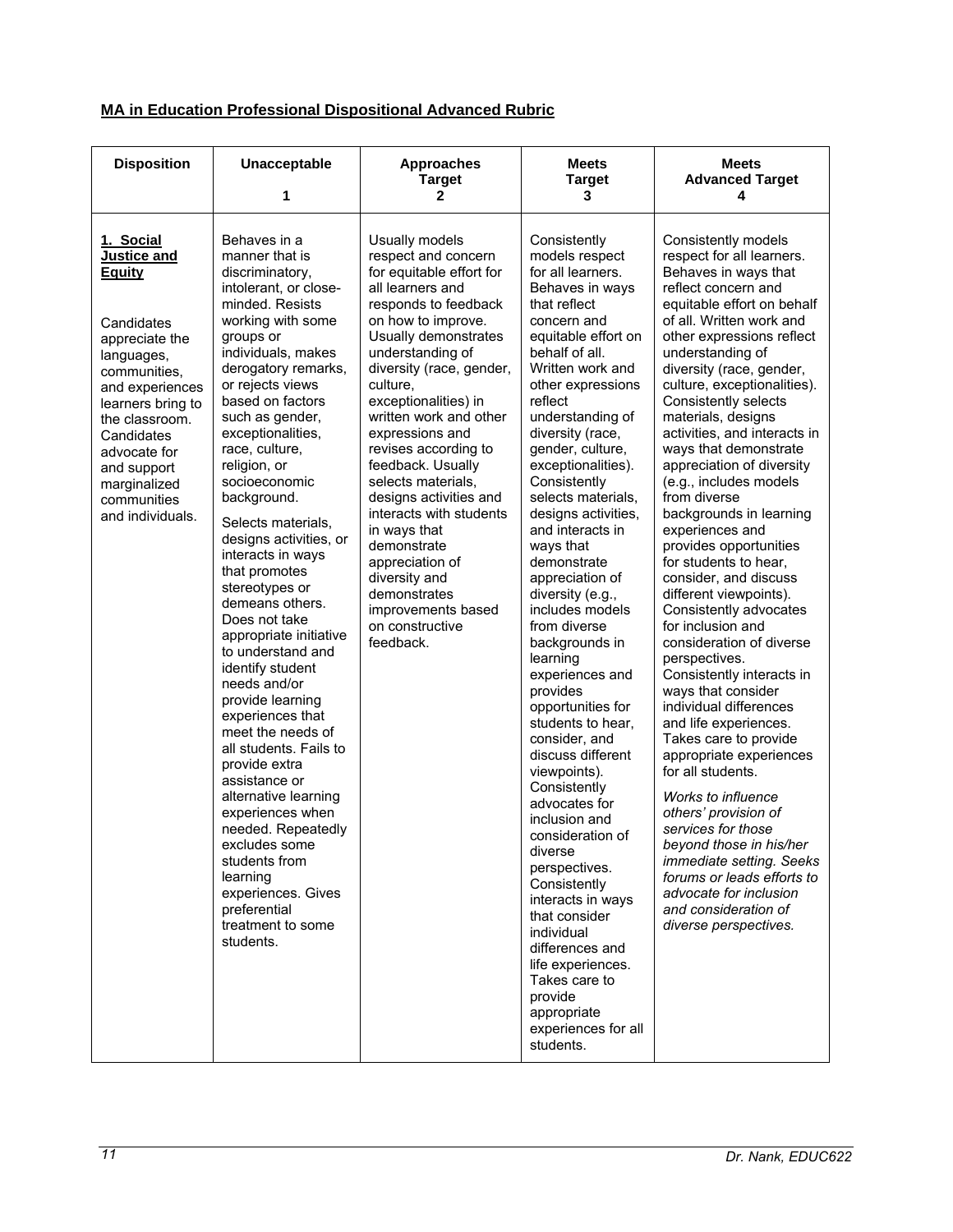| <b>Disposition</b>                                                                                                                                                                                                                                                              | Unacceptable<br>1                                                                                                                                                                                                                                                                                                                                                     | <b>Approaches</b><br><b>Target</b><br>2                                                                                                                                                                                                                                                                                                                             | <b>Meets</b><br><b>Target</b><br>3                                                                                                                                                                                                                                                                                                                                                                                                             | <b>Meets</b><br><b>Advanced Target</b><br>4                                                                                                                                                                                                                                                                                                                                                                                                                                                                                                                                                                                                                                                  |
|---------------------------------------------------------------------------------------------------------------------------------------------------------------------------------------------------------------------------------------------------------------------------------|-----------------------------------------------------------------------------------------------------------------------------------------------------------------------------------------------------------------------------------------------------------------------------------------------------------------------------------------------------------------------|---------------------------------------------------------------------------------------------------------------------------------------------------------------------------------------------------------------------------------------------------------------------------------------------------------------------------------------------------------------------|------------------------------------------------------------------------------------------------------------------------------------------------------------------------------------------------------------------------------------------------------------------------------------------------------------------------------------------------------------------------------------------------------------------------------------------------|----------------------------------------------------------------------------------------------------------------------------------------------------------------------------------------------------------------------------------------------------------------------------------------------------------------------------------------------------------------------------------------------------------------------------------------------------------------------------------------------------------------------------------------------------------------------------------------------------------------------------------------------------------------------------------------------|
| <u>2.</u><br>Collaboration<br>Candidates<br>practice the<br>skills of<br>collaboration in<br>their<br>professional<br>interactions with<br>instructors.<br>advisors.<br>students.<br>colleagues,<br>parents/guardia<br>ns/caregivers<br>and those in the<br>wider<br>community. | Interacts with others<br>(students, parents,<br>colleagues) in ways<br>that do not<br>communicate<br>respect. Uses<br>destructive criticism.<br>derogatory remarks,<br>threats, physical<br>coercion, or<br>inappropriate<br>language or<br>behavior. Does not<br>reasonably allow<br>others to express<br>ideas. Discourages<br>or undermines the<br>work of others. | Usually interacts with<br>others (students,<br>parents, colleagues) in<br>ways that<br>communicate respect<br>such as being<br>courteous.<br>demonstrating<br>impartiality and<br>responds positively to<br>feedback for<br>improving. Usually<br>encourages and<br>supports participation<br>and success for all<br>and is responsive to<br>constructive feedback. | Consistently<br>interacts with<br>others (students,<br>parents.<br>colleagues) in<br>ways that<br>communicate<br>respect such as<br>being courteous,<br>demonstrating<br>impartiality, and<br>providing<br>opportunities for<br>others to express<br>or demonstrate<br>their needs and<br>viewpoints.<br>Clearly values<br>and builds<br>relationships.<br>Consistently<br>encourages and<br>supports<br>participation and<br>success for all. | Consistently interacts<br>with others (students,<br>parents, colleagues) in<br>ways that communicate<br>respect such as being<br>courteous.<br>demonstrating<br>consistency and<br>impartiality, and<br>providing opportunities<br>for others to express or<br>demonstrate their needs<br>and viewpoints. Clearly<br>values and builds<br>relationships.<br>Consistently encourages<br>and supports<br>participation and<br>success for all.<br>Advocates for the<br>expression of diverse<br>perspectives. Seeks<br>forums and leads efforts<br>to assist others in<br>developing<br>understanding and skills<br>in being supportive of<br>others (e.g., students,<br>parents, colleagues). |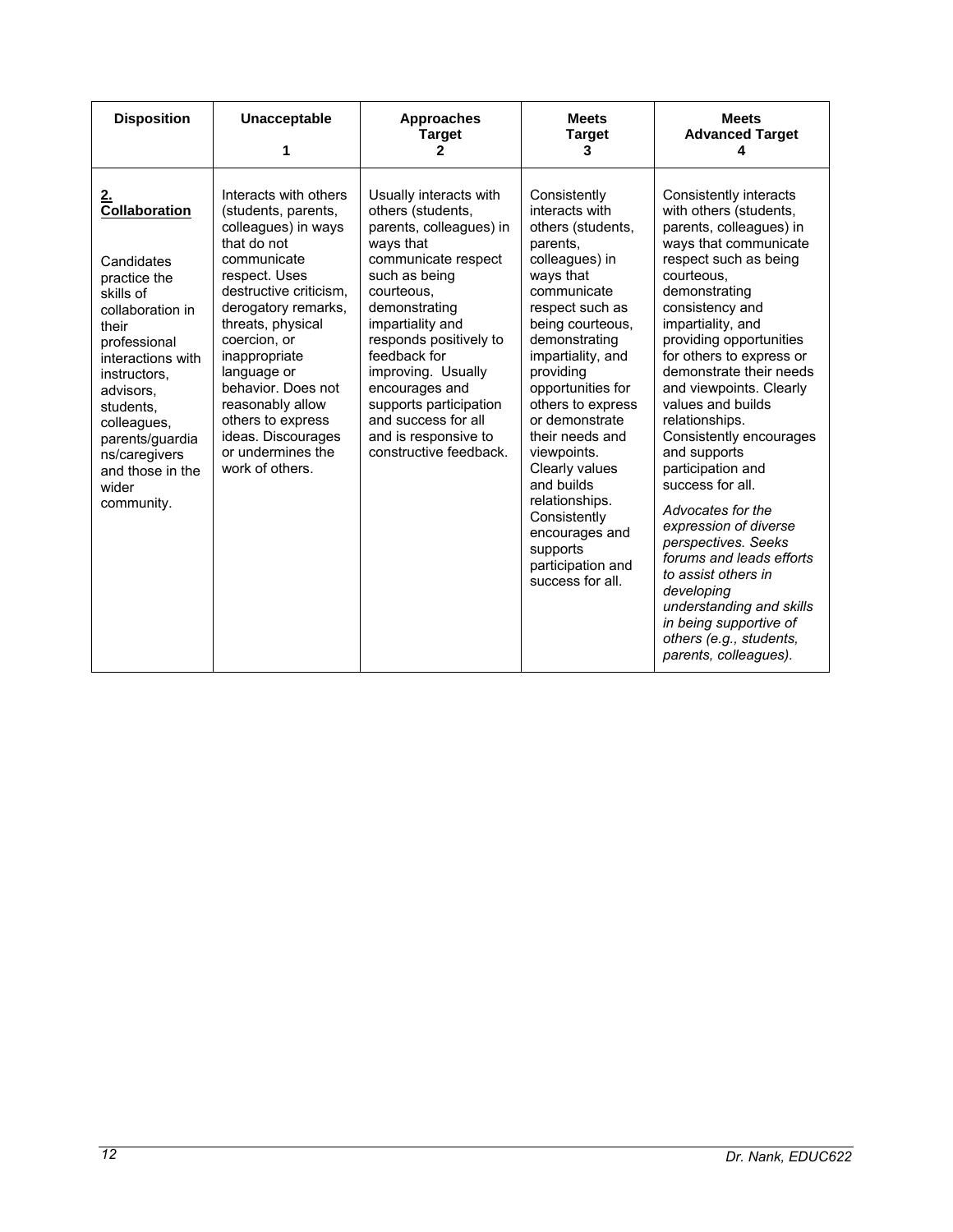| <b>Disposition</b>                                                                                                                                                                     | <b>Unacceptable</b><br>1                                                                                                                                                                                                                                                                           | <b>Approaches</b><br><b>Target</b><br>2                                                                                                                                                                                                                                                                                                                                                                              | <b>Meets</b><br><b>Target</b><br>3                                                                                                                                                                                                                                                                                                                                                                                                                                                                                             | <b>Meets</b><br><b>Advanced Target</b>                                                                                                                                                                                                                                                                                                                                                                                                                                                                                                                                                                                                                                                                                                                         |
|----------------------------------------------------------------------------------------------------------------------------------------------------------------------------------------|----------------------------------------------------------------------------------------------------------------------------------------------------------------------------------------------------------------------------------------------------------------------------------------------------|----------------------------------------------------------------------------------------------------------------------------------------------------------------------------------------------------------------------------------------------------------------------------------------------------------------------------------------------------------------------------------------------------------------------|--------------------------------------------------------------------------------------------------------------------------------------------------------------------------------------------------------------------------------------------------------------------------------------------------------------------------------------------------------------------------------------------------------------------------------------------------------------------------------------------------------------------------------|----------------------------------------------------------------------------------------------------------------------------------------------------------------------------------------------------------------------------------------------------------------------------------------------------------------------------------------------------------------------------------------------------------------------------------------------------------------------------------------------------------------------------------------------------------------------------------------------------------------------------------------------------------------------------------------------------------------------------------------------------------------|
| 3. Critical<br><b>Thinkina</b><br>Candidates<br>analyze various<br>professional<br>contexts.<br>resulting in<br>more informed<br>decision-making<br>about<br>professional<br>practice. | Does not gather,<br>analyze or use data<br>to make informed<br>decisions. Behaves<br>in ways that reflect a<br>belief that others<br>should provide what<br>is needed. Does not<br>ask appropriate<br>questions or take<br>initiative to work<br>toward achieving<br>goals or solving<br>dilemmas. | Usually analyzes<br>professional contexts<br>by appropriately<br>seeking information to<br>make decisions about<br>practice and responds<br>to constructive<br>feedback. Usually<br>seeks a variety of<br>perspectives in<br>exploring issues.<br>Usually asks questions<br>and takes action to<br>achieve goals or solve<br>dilemmas. Usually<br>anticipates needs and<br>assists others in<br>obtaining resources. | Consistently<br>analyzes<br>professional<br>contexts, by a)<br>seeking<br>information from a<br>variety of sources<br>to analyze student<br>needs and b)<br>planning and<br>implementing<br>appropriate<br>decisions about<br>professional<br>practice.<br>Consistently<br>seeks a variety of<br>perspectives in<br>exploring issues.<br>Consistently asks<br>questions and<br>takes action to<br>achieve goals or<br>solve dilemmas.<br>Consistently<br>anticipates needs<br>and assists others<br>in obtaining<br>resources. | Consistently analyzes<br>professional contexts, by<br>a) seeking information<br>from a variety of sources<br>to analyze student needs<br>and b) planning and<br>implementing<br>appropriate decisions<br>about professional<br>practice. Consistently<br>seeks a variety of<br>perspectives in exploring<br>issues. Consistently asks<br>questions and takes<br>action to achieve goals<br>or solve dilemmas.<br>Consistently anticipates<br>needs and assists others<br>in obtaining resources.<br>Provides leadership in<br>solving dilemmas<br>involving the<br>procurement or<br>distribution of resources.<br>Actively seeks or leads<br>opportunities to select or<br>create appropriate new<br>forums to advocate for<br>students or the<br>profession. |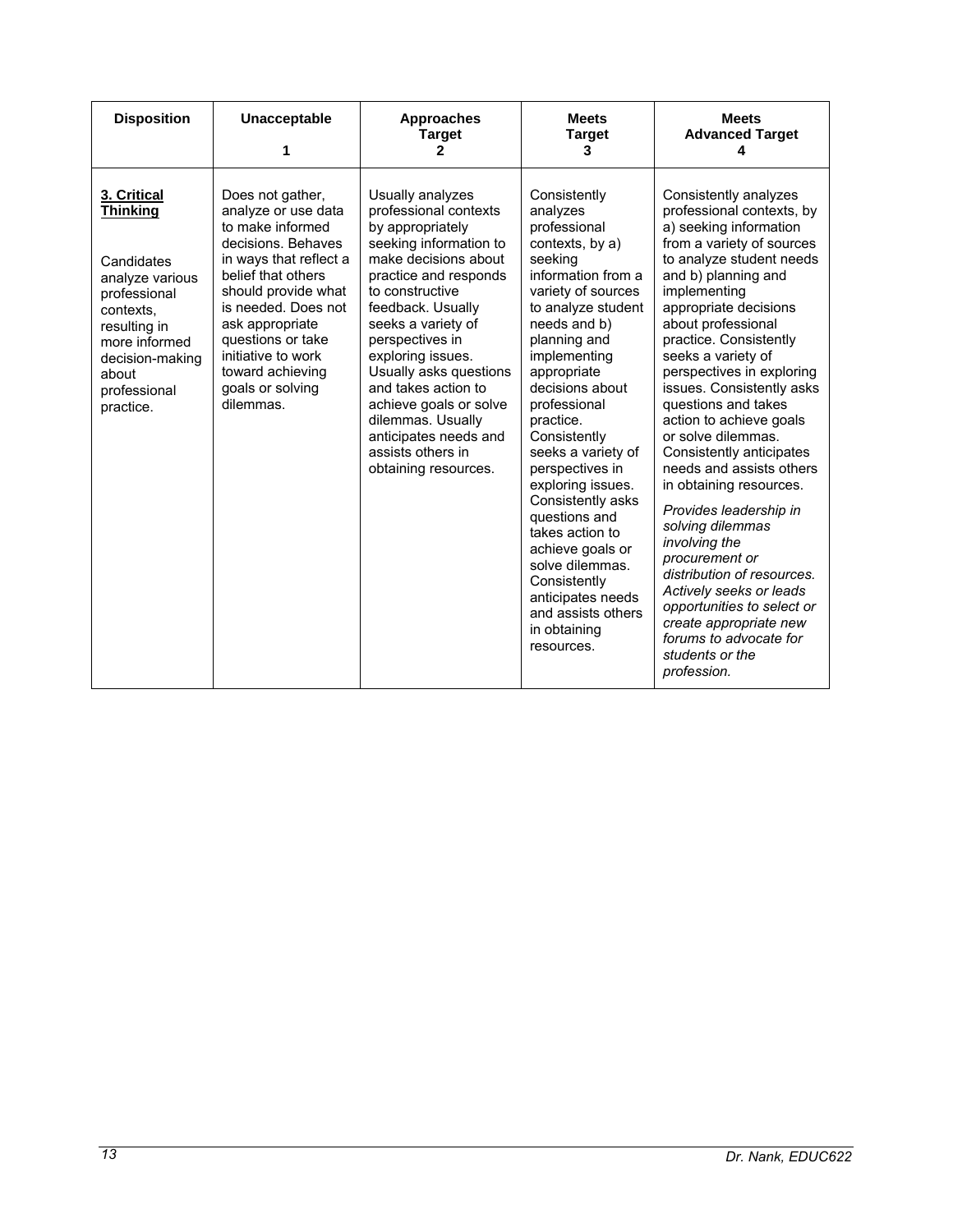| <b>Disposition</b>                                                                                                  | <b>Unacceptable</b>                                                                                                                                                                                                                                                                                                                                                                                                                                                                                                   | <b>Approaches</b><br><b>Target</b><br>2                                                                                                                                                                                                                                                                                                                                                                                                                   | <b>Meets</b><br><b>Target</b><br>3                                                                                                                                                                                                                                                                                                                                                                                                                             | <b>Meets</b><br><b>Advanced Target</b>                                                                                                                                                                                                                                                                                                                                                                                                                                                                                                                                                                               |
|---------------------------------------------------------------------------------------------------------------------|-----------------------------------------------------------------------------------------------------------------------------------------------------------------------------------------------------------------------------------------------------------------------------------------------------------------------------------------------------------------------------------------------------------------------------------------------------------------------------------------------------------------------|-----------------------------------------------------------------------------------------------------------------------------------------------------------------------------------------------------------------------------------------------------------------------------------------------------------------------------------------------------------------------------------------------------------------------------------------------------------|----------------------------------------------------------------------------------------------------------------------------------------------------------------------------------------------------------------------------------------------------------------------------------------------------------------------------------------------------------------------------------------------------------------------------------------------------------------|----------------------------------------------------------------------------------------------------------------------------------------------------------------------------------------------------------------------------------------------------------------------------------------------------------------------------------------------------------------------------------------------------------------------------------------------------------------------------------------------------------------------------------------------------------------------------------------------------------------------|
| 4. Professional<br><b>Ethics</b><br>Candidates<br>make and act<br>on well-<br>reasoned,<br>principled<br>judgments. | Fails to consistently<br>honor the needs and<br>best interests of<br>students, the work<br>setting (school,<br>district, university) or<br>profession.<br>Demonstrates a<br>pattern of<br>unprofessional<br>behavior such as<br>absence, tardiness,<br>failure to complete<br>tasks, inappropriate<br>dress or personal<br>behavior, violation of<br>confidentiality.<br>academic<br>dishonesty (e.g.,<br>plagiarism,<br>cheating), or<br>imposition of<br>personal, religious,<br>or political views<br>upon others. | Usually honors the<br>needs and best<br>interests of students,<br>the work setting and<br>the profession and<br>responds positively to<br>feedback on how to<br>improve. Usually<br>makes well -<br>reasoned, principled<br>judgments regarding<br>professional behaviors<br>such as promptness,<br>task completion,<br>maintaining<br>confidentiality,<br>academic honesty.<br>and appropriate<br>separation of personal<br>and professional<br>domains. | Consistently<br>honors the needs<br>and best interests<br>of students, the<br>work setting<br>(school, district,<br>university), and<br>the profession.<br>Consistently<br>makes well-<br>reasoned,<br>principled<br>judgments<br>regarding<br>professional<br>behaviors such as<br>promptness, task<br>completion,<br>maintaining<br>confidentiality.<br>academic<br>honesty, and<br>appropriate<br>separation of<br>personal and<br>professional<br>domains. | Consistently honors the<br>needs and best interests<br>of students, the work<br>setting (school, district,<br>university), and the<br>profession. Consistently<br>makes well-reasoned.<br>principled judgments<br>regarding professional<br>behaviors such as<br>promptness, task<br>completion, maintaining<br>confidentiality, academic<br>honesty, and appropriate<br>separation of personal<br>and professional<br>domains.<br>Actively seeks or leads<br>forums to advocate for<br>professional conditions<br>and resources that will<br><i>improve learning</i><br>outcomes for students or<br>the profession. |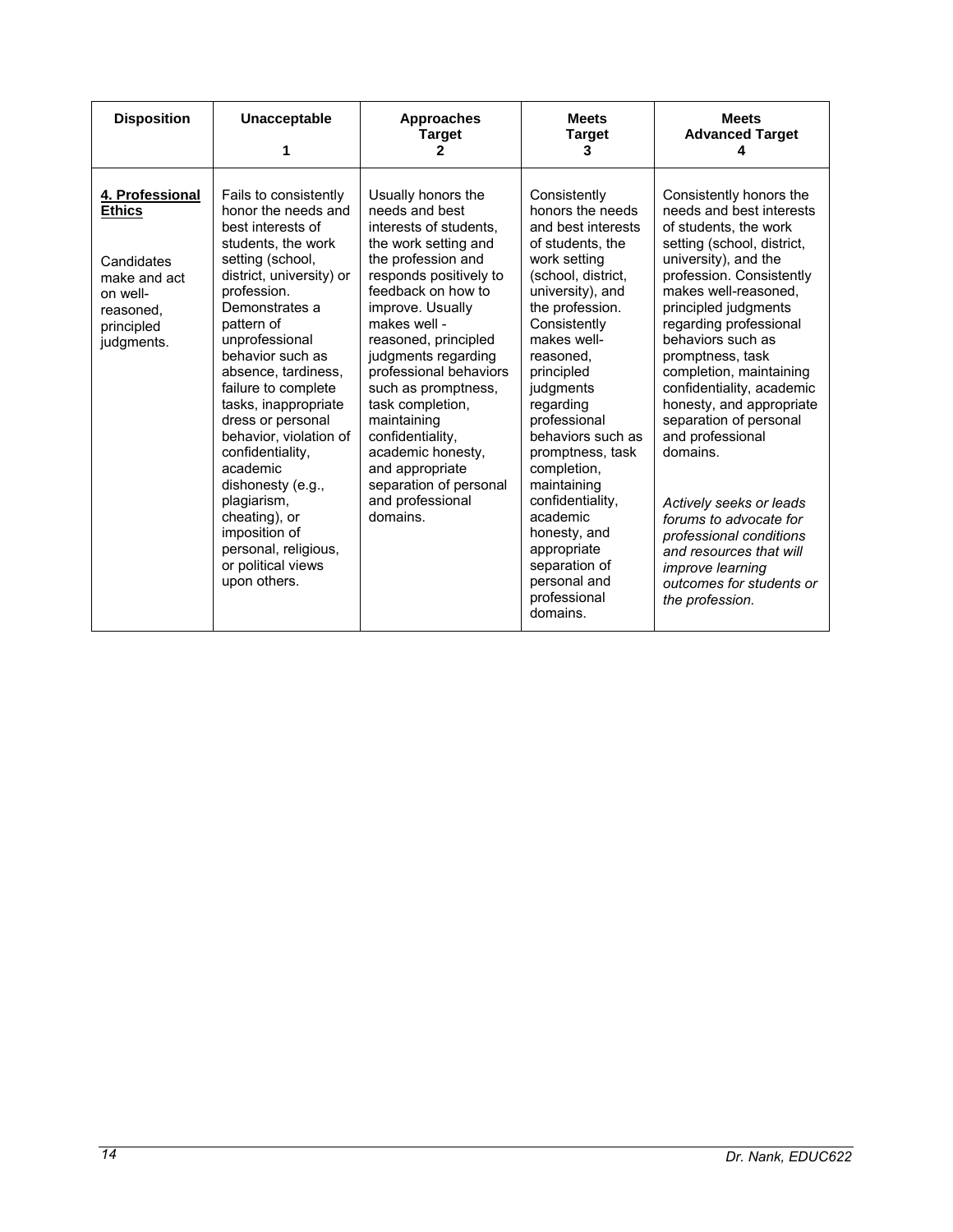| <b>Disposition</b>                                                                                                                                                          | Unacceptable<br>1                                                                                                                                                                                                                                                                                                                                                                                                                                                                                                              | <b>Approaches</b><br><b>Target</b><br>$\mathbf{2}$                                                                                                                                                                                                                                                                                                                                                                      | <b>Meets</b><br><b>Target</b><br>3                                                                                                                                                                                                                                                                                                                                                                                                                                                                            | <b>Meets</b><br><b>Advanced Target</b><br>4                                                                                                                                                                                                                                                                                                                                                                                                                                                                                                                                                       |
|-----------------------------------------------------------------------------------------------------------------------------------------------------------------------------|--------------------------------------------------------------------------------------------------------------------------------------------------------------------------------------------------------------------------------------------------------------------------------------------------------------------------------------------------------------------------------------------------------------------------------------------------------------------------------------------------------------------------------|-------------------------------------------------------------------------------------------------------------------------------------------------------------------------------------------------------------------------------------------------------------------------------------------------------------------------------------------------------------------------------------------------------------------------|---------------------------------------------------------------------------------------------------------------------------------------------------------------------------------------------------------------------------------------------------------------------------------------------------------------------------------------------------------------------------------------------------------------------------------------------------------------------------------------------------------------|---------------------------------------------------------------------------------------------------------------------------------------------------------------------------------------------------------------------------------------------------------------------------------------------------------------------------------------------------------------------------------------------------------------------------------------------------------------------------------------------------------------------------------------------------------------------------------------------------|
| 5. Reflective<br><b>Teaching and</b><br>Learning<br>Candidates<br>critically review<br>their<br>professional<br>practice and the<br>impact it has on<br>student<br>success. | Does not critically<br>evaluate own<br>professional practice<br>or performance<br>(e.g., interactions,<br>written work,<br>assessments) and<br>the impact on<br>student success.<br>Fails to see the<br>need for positive<br>change. Does not<br>provide substantive<br>suggestions for<br>positive self-<br>improvement.<br>Rejects suggestions<br>from others directly<br>or by failing to act.<br>Offers excuses<br>and/or assigns<br>blame for negative<br>results to students,<br>parents, colleagues,<br>or supervisors. | Usually demonstrates<br>understanding of the<br>relevant<br>teaching/learning<br>standards while being<br>responsive to<br>feedback. Usually<br>evaluates own<br>professional<br>performance and the<br>impact on student<br>success. Usually<br>generates ideas for<br>potential<br>improvements. Is<br>usually open-minded<br>and positive when<br>receiving feedback,<br>acting upon<br>suggestions and<br>feedback. | Consistently<br>demonstrates<br>understanding of<br>the relevant<br>teaching/learning<br>standards.<br>Consistently<br>evaluates own<br>professional<br>practice and<br>performance (e.g.,<br>interactions,<br>written work,<br>formal and<br>informal<br>assessments) and<br>the impact on<br>student success.<br>Consistently<br>generates ideas<br>for potential<br>improvements or<br>revisions and<br>applies them to<br>future<br>professional<br>practice and<br>performance. Is<br>consistently open- | Consistently<br>demonstrates<br>understanding of the<br>relevant<br>teaching/learning<br>standards. Consistently<br>evaluates own<br>professional practice and<br>performance (e.g.,<br>interactions, written<br>work, formal and<br>informal assessments)<br>and the impact on<br>student success.<br>Consistently generates<br>ideas for potential<br>improvements or<br>revisions and applies<br>them to future<br>professional practice and<br>performance. Is<br>consistently open-<br>minded and positive<br>when receiving feedback<br>from others. Consistently<br>acts upon suggestions. |
|                                                                                                                                                                             |                                                                                                                                                                                                                                                                                                                                                                                                                                                                                                                                |                                                                                                                                                                                                                                                                                                                                                                                                                         | minded and<br>positive when<br>receiving<br>feedback from<br>others.<br>Consistently acts<br>upon suggestions.                                                                                                                                                                                                                                                                                                                                                                                                | Actively seeks further<br>information and<br>perspectives from others<br>to evaluate own<br>performance and<br>demonstrates in depth<br>analysis and synthesis of<br>viewpoints. Applies<br>relevant<br>teaching/learning<br>standards in their work.                                                                                                                                                                                                                                                                                                                                             |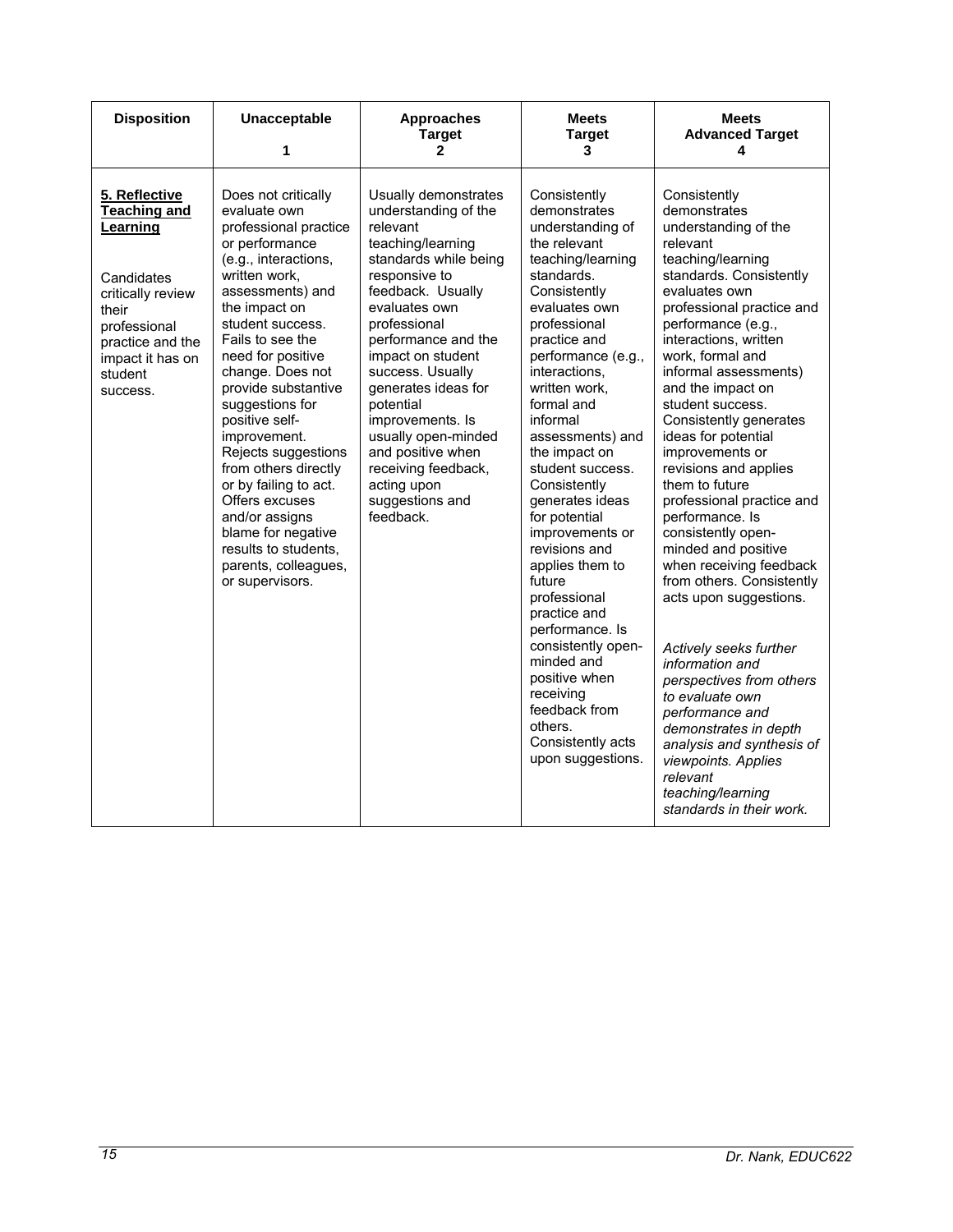| <b>Disposition</b>                                                                                                                                              | <b>Unacceptable</b><br>1                                                                                                                                                                                                                                                                                                                                                                                                                                                                                                                                                                         | <b>Approaches</b><br><b>Target</b><br>2                                                                                                                                                                                                                                                                                                                                                                                                                                                                                                                                                                                                              | <b>Meets</b><br><b>Target</b><br>3                                                                                                                                                                                                                                                                                                                                                                                                                                                                                                                                                                                                                                                                 | <b>Meets</b><br><b>Advanced Target</b><br>4                                                                                                                                                                                                                                                                                                                                                                                                                                                                                                                                                                                                                                                                                                                                                                                                                                                                                                                                                                                                               |
|-----------------------------------------------------------------------------------------------------------------------------------------------------------------|--------------------------------------------------------------------------------------------------------------------------------------------------------------------------------------------------------------------------------------------------------------------------------------------------------------------------------------------------------------------------------------------------------------------------------------------------------------------------------------------------------------------------------------------------------------------------------------------------|------------------------------------------------------------------------------------------------------------------------------------------------------------------------------------------------------------------------------------------------------------------------------------------------------------------------------------------------------------------------------------------------------------------------------------------------------------------------------------------------------------------------------------------------------------------------------------------------------------------------------------------------------|----------------------------------------------------------------------------------------------------------------------------------------------------------------------------------------------------------------------------------------------------------------------------------------------------------------------------------------------------------------------------------------------------------------------------------------------------------------------------------------------------------------------------------------------------------------------------------------------------------------------------------------------------------------------------------------------------|-----------------------------------------------------------------------------------------------------------------------------------------------------------------------------------------------------------------------------------------------------------------------------------------------------------------------------------------------------------------------------------------------------------------------------------------------------------------------------------------------------------------------------------------------------------------------------------------------------------------------------------------------------------------------------------------------------------------------------------------------------------------------------------------------------------------------------------------------------------------------------------------------------------------------------------------------------------------------------------------------------------------------------------------------------------|
| 6. Life-Long<br>Learning<br>Candidates<br>recognize the<br>need for and are<br>committed to<br>actively seeking<br>new knowledge,<br>skills and<br>experiences. | Does not regularly<br>demonstrate<br>intellectual<br>engagement with<br>material or others<br>(e.g., peers,<br>instructors,<br>students). Verbal<br>and written<br>contributions do not<br>demonstrate<br>familiarity with<br>required material.<br>Fails to ask<br>questions or make<br>thoughtful<br>references to<br>concepts of study.<br>Fails to meet<br>professional<br>standards in written<br>work and<br>participation. Argues<br>point of view in<br>terms of personal<br>experience or<br>hearsay rather than<br>understanding of<br>theory, research, or<br>data-based<br>evidence. | Verbal and written<br>contributions usually<br>demonstrate familiarity<br>with required material<br>and intellectual<br>engagement with<br>material and others<br>(e.g., peers,<br>instructors, students).<br>Has taken advantage<br>of some learning<br>opportunities to stay<br>professionally current<br>and acquire new<br>knowledge.<br>Usually meets<br>professional standards<br>in written work and<br>participation. Usually<br>makes connections<br>between concepts,<br>experiences, and<br>content. Positions<br>represent theory,<br>research, and/or data-<br>based evidence rather<br>than personal<br>experience or<br>perspectives. | Consistently<br>demonstrates<br>intellectual<br>engagement with<br>material and<br>others (e.g.,<br>peers, instructors,<br>students).<br>Consistently<br>seeks and takes<br>advantage of<br>learning<br>opportunities to<br>stay<br>professionally<br>current and<br>acquire new<br>knowledge, skills,<br>and experiences.<br>Is clearly familiar<br>with relevant<br>professional<br>organizations,<br>current research,<br>and<br>interdisciplinary<br>practices.<br>Consistently<br>makes<br>connections<br>between<br>concepts,<br>experiences, and<br>content.<br>Consistently<br>seeks and uses<br>contemporary<br>theory, research,<br>and data-based<br>evidence to inform<br>instruction. | Consistently<br>demonstrates intellectual<br>engagement with<br>material and others (e.g.,<br>peers, instructors,<br>students). Consistently<br>seeks and takes<br>advantage of learning<br>opportunities to stay<br>professionally current<br>and acquire new<br>knowledge, skills, and<br>experiences. Is clearly<br>familiar with relevant<br>professional<br>organizations, current<br>research, and<br>interdisciplinary<br>practices. Consistently<br>makes connections<br>between concepts,<br>experiences, and<br>content. Consistently<br>seeks and uses<br>contemporary theory,<br>research, and data-<br>based evidence to inform<br>instruction.<br>Seeks further information<br>and engages others in<br>intellectual discussions.<br>Creates learning<br>opportunities for self and<br>others. Is actively<br>involved in professional<br>groups and associations,<br>or other professional<br>decision-making bodies.<br>Analyzes, synthesizes<br>and evaluates material in<br>order to provide<br>professional<br>development for others. |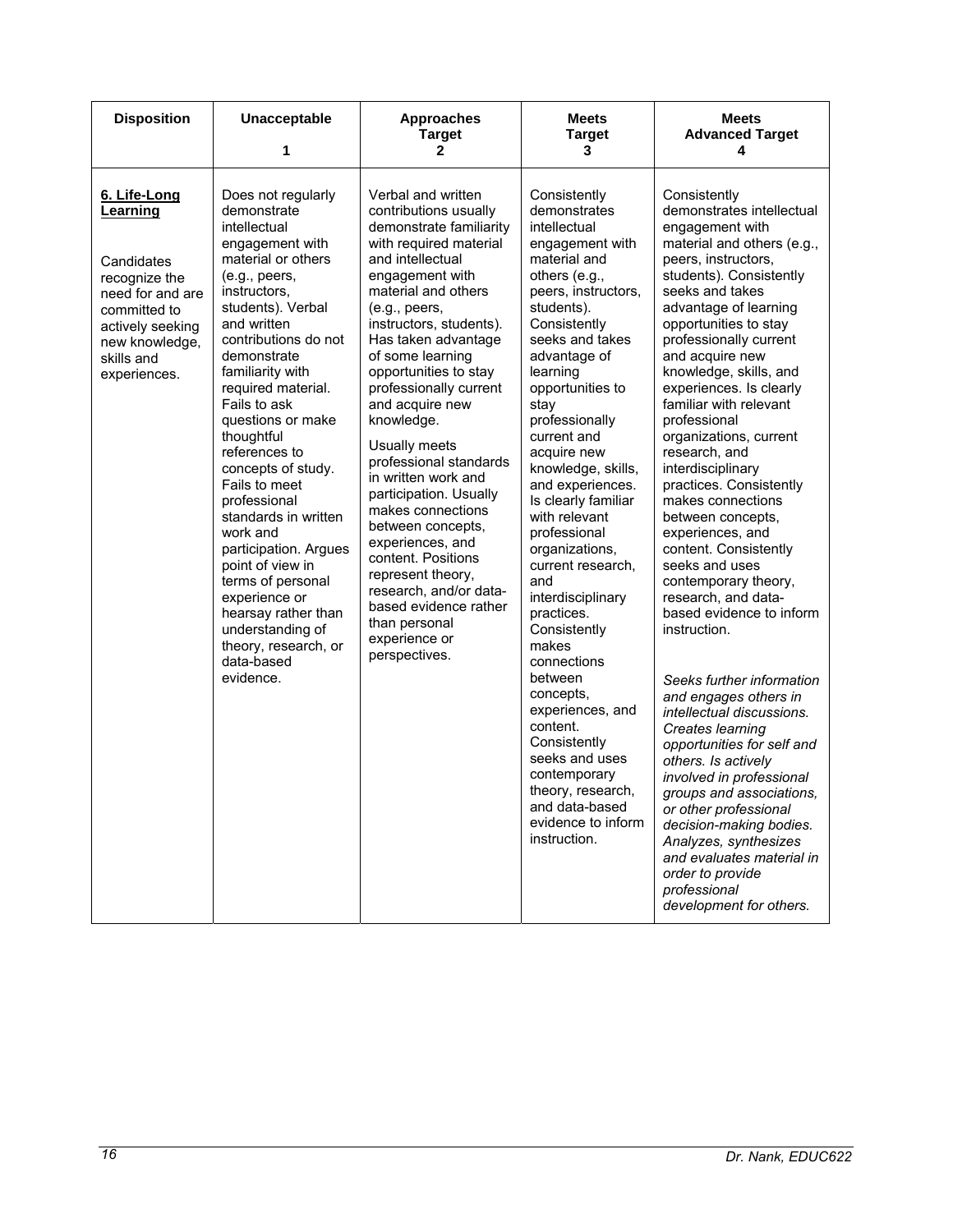## **PSLO 3: INTEGRATE RESEARCH - GRADUATION WRITING ASSESSMENT REQUIREMENT RUBRIC**

## **I. STYLE AND FORMAT**

4: In addition to meeting the requirement for a "3," the paper consistently models the language and conventions used in the scholarly/ professional literature appropriate to the student's discipline. The manuscript would meet the guidelines for submission for publication in a peer reviewed journal in the student's field of study.

3: While there may be minor errors, conventions for style and format are used consistently throughout the paper. Demonstrates thoroughness and competence in documenting sources; the reader would have little difficulty referring back to cited sources. Style and format contribute to the comprehensibility of the paper. Suitably models the discipline's overall scholarly style.

2: The style and format are broadly followed, but inconsistencies are apparent. There is selection of less suitable sources (non-peer reviewed literature, web information). Weak transitions and apparent logic gaps occur between topics being addressed. The style may be difficult to follow so as to detract from the comprehensibility of the manuscript.

1: While some discipline-specific conventions are followed, others are not. Paper lacks consistency of style and/or format. It may be unclear which references are direct quotes and which are paraphrased. Based on the information provided, the reader would have some difficulty referring back to cited sources. Significant revisions would contribute to the comprehensibility of the paper.

## **II. MECHANICS**

4: In addition to meeting the requirements for a "3," the paper is essentially error-free in terms of mechanics. Writing flows smoothly from one idea to another. Transitions effectively establish a sound scholarly argument and aid the reader in following the writer's logic.

3: While there may be minor errors, the paper follows normal conventions of spelling and grammar throughout. Errors do not significantly interfere with topic comprehensibility. Transitions and organizational structures, such as subheadings, are effectively used which help the reader move from one point to another.

2: Grammatical conventions are generally used, but inconsistency and/or errors in their use result in weak, but still apparent, connections between topics in the formulation of the argument. There is poor or improper use of headings and related features to keep the reader on track within the topic. Effective discipline-specific vocabulary is used.

1: Frequent errors in spelling, grammar (such as subject/verb agreements and tense), sentence structure, and/or other writing conventions make reading difficult and interfere with comprehensibility. There is some confusion in the proper use of discipline-specific terms. Writing does not flow smoothly from point to point; appropriate transitions are lacking.

## **III. CONTENT AND ORGANIZATION**

4: In addition to meeting the requirements for a "3," excels in the organization and representation of ideas related to the topic. Raises important issues or ideas which may not have been represented in the literature cited. Would serve as a good basis for further research on the topic.

3: Follows all requirements for the paper. Topic is carefully focused. Clearly outlines the major points related to the topic; ideas are logically arranged to present a sound scholarly argument. Paper is interesting and holds the reader's attention. Does a credible job summarizing related literature. General ideas are expanded upon in a logical manner thereby extending the significance of the work presented beyond a re-statement of known ideas.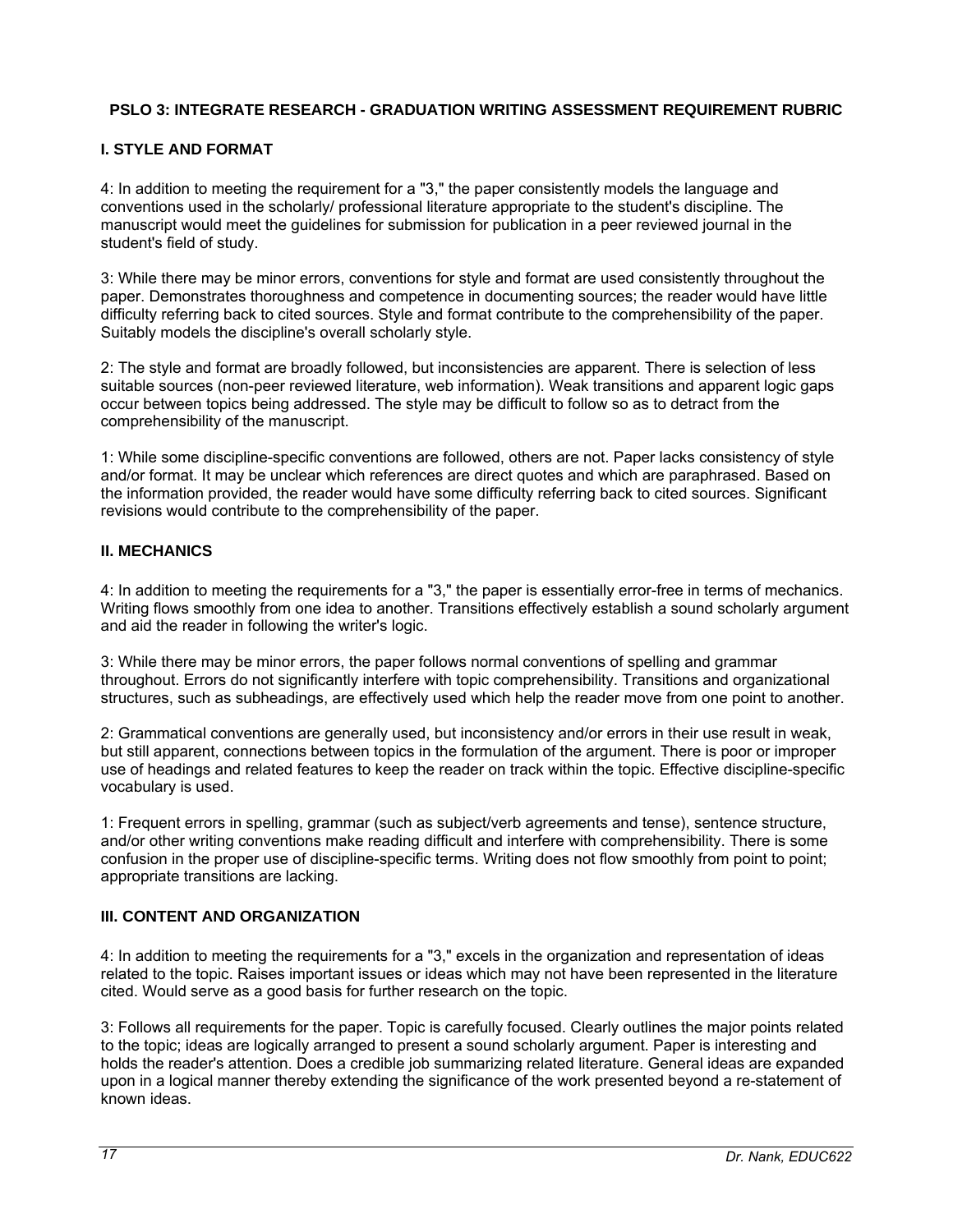2: Ideas presented closely follow conventional concepts with little expansion and development of new directions. Certain logical connections or inclusion of specific topics related to the student's area of study may be omitted. Ideas and concepts are generally satisfactorily presented although lapses in logic and organization are apparent. The reader is suitably introduced to the topic being presented such that the relationship to the student's area of study is obvious.

1: The paper is logically and thematically coherent, but is lacking in substantial ways. The content may be poorly focused or the scholarly argument weak or poorly conceived. Major ideas related to the content may be ignored or inadequately explored. Overall, the content and organization needs significant revision to represent a critical analysis of the topic.

## **IV. INTEGRATION AND CRITICAL ANALYSIS**

4: In addition to meeting the requirement of a "3," the document presents the current state of knowledge for the topic being addressed utilizing a diversity of opinions. These various, and possibly conflicting, opinions are presented in a balanced manner and seamlessly woven together to illustrate a complete grasp of the literature across multiple research approaches utilizing appropriate national and international peer-reviewed journals. Essential findings of multiple sources are accurately and concisely paraphrased, analyzed, and integrated. Original sources are clearly identified and correctly cited in both the body of the text and the reference section. Organizationally, smooth and effective transitions between topics lead the reader through an orderly discussion of the topic being addressed. The gaps in current knowledge are clearly identified and significant directions and approaches that fill these gaps are identified.

3: There are inconsistencies in the organization and logic of the presentation, but still clear analysis of the presented materials. While synthesis of all aspects of the topic may show varying degrees of development, the overall consistency, thoroughness, and analysis result in a well-crafted document.

2: Identification of key topics or uncertainties in the field may be incomplete. New concepts resulting from a synthetic presentation of ideas is poorly developed or lacking. Complex topics and related concepts are awkwardly presented and linkages among topics may be unclear.

1: Weakness is evident in the coverage of the field and analysis resulting in incorrect or poorly developed synthesis of results. Analysis is limited to categorizing and summarizing topics. The resulting manuscript degrades the comprehensibility of the document and the identification of knowledge gaps.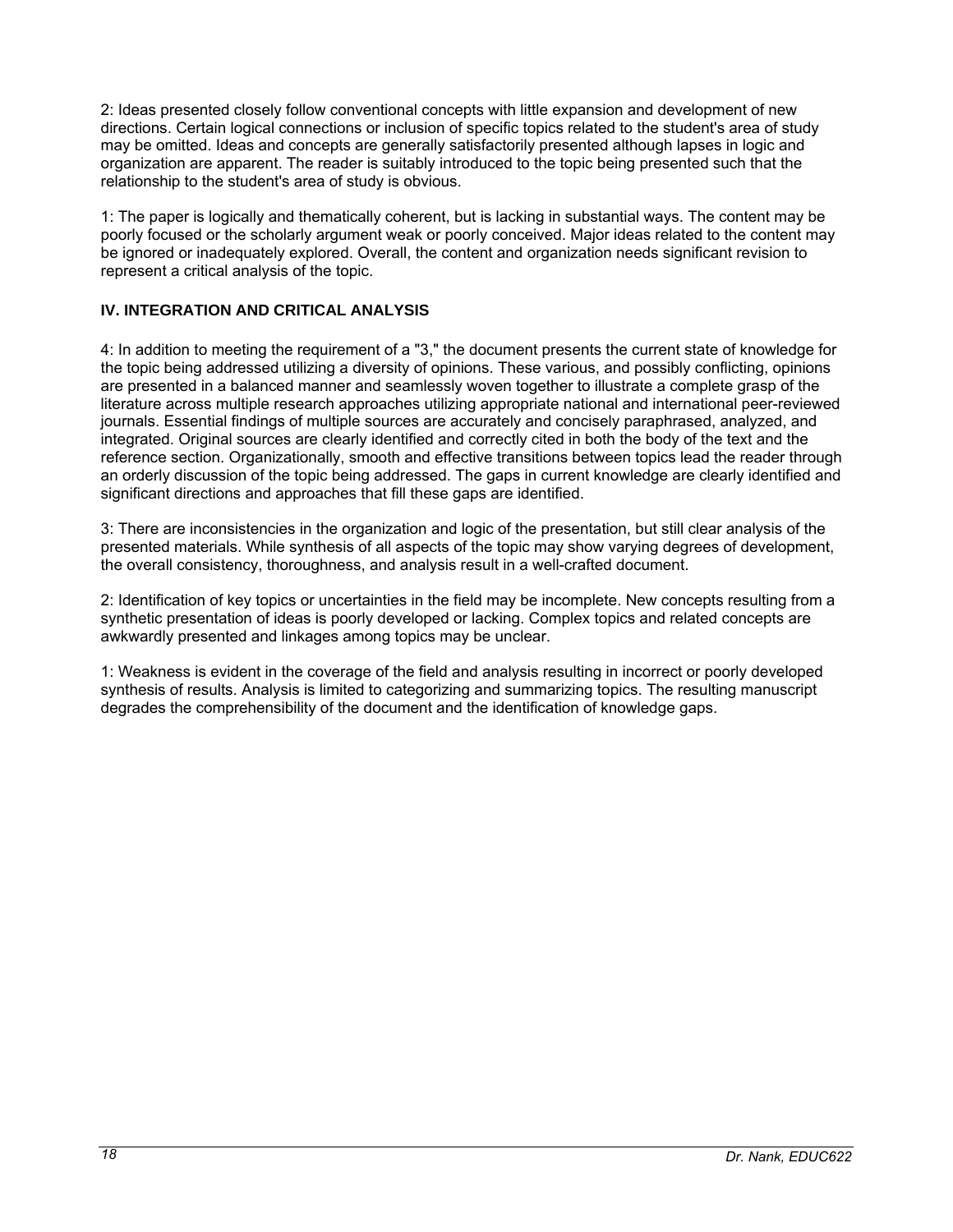## **RUBRIC USED TO EVALUATE STUDENT SUBMISSIONS TO SATISFY THE GWAR**

|                               | 4                                                                                                                                                                                                                                                                                                                                                                            | 3                                                                                                                                                                                                                                                                                                                                                                                                                                                                                                                       | $\overline{2}$                                                                                                                                                                                                                                                                                                                                                                                                                                                                                                                                         | 1                                                                                                                                                                                                                                                                                                                                                                                                                                                 |
|-------------------------------|------------------------------------------------------------------------------------------------------------------------------------------------------------------------------------------------------------------------------------------------------------------------------------------------------------------------------------------------------------------------------|-------------------------------------------------------------------------------------------------------------------------------------------------------------------------------------------------------------------------------------------------------------------------------------------------------------------------------------------------------------------------------------------------------------------------------------------------------------------------------------------------------------------------|--------------------------------------------------------------------------------------------------------------------------------------------------------------------------------------------------------------------------------------------------------------------------------------------------------------------------------------------------------------------------------------------------------------------------------------------------------------------------------------------------------------------------------------------------------|---------------------------------------------------------------------------------------------------------------------------------------------------------------------------------------------------------------------------------------------------------------------------------------------------------------------------------------------------------------------------------------------------------------------------------------------------|
| Style and Format<br>L.        | In addition to meeting the<br>requirement for a "3," the<br>paper consistently models<br>the language and<br>conventions used in the<br>scholarly/professional<br>literature appropriate to the<br>student's discipline. The<br>manuscript would meet the<br>guidelines for submission for<br>publication in a peer-<br>reviewed journal in the<br>student's field of study. | While there may be minor<br>errors, conventions for<br>style and format are used<br>consistently throughout<br>the paper. Demonstrates<br>thoroughness and<br>competence in<br>documenting sources;<br>the reader would have<br>little difficulty referring<br>back to cited sources.<br>Style and format<br>contribute to the<br>comprehensibility of the<br>paper. Suitably models<br>the discipline's overall<br>scholarly style.                                                                                    | The style and format are<br>broadly followed, but<br>inconsistencies are<br>apparent. There is<br>selection of less suitable<br>sources (non-peer<br>reviewed literature, web<br>information). Weak<br>transitions and apparent<br>logic gaps occur<br>between topics being<br>addressed. The style<br>may be difficult to follow<br>so as to detract from the<br>comprehensibility of the<br>manuscript.                                                                                                                                              | While some discipline-<br>specific conventions are<br>followed, others are not.<br>Paper lacks consistency<br>of style and/or format. It<br>may be unclear which<br>references are direct<br>quotes and which are<br>paraphrased. Based on<br>the information provided,<br>the reader would have<br>some difficulty referring<br>back to cited sources.<br>Significant revisions<br>would contribute to the<br>comprehensibility of the<br>paper. |
| II. Mechanics                 | In addition to meeting the<br>requirements for a "3," the<br>paper is essentially error-free<br>in terms of mechanics.<br>Writing flows smoothly from<br>one idea to another.<br><b>Transitions effectively</b><br>establish a sound scholarly<br>argument and aid the reader<br>in following the writer's logic.                                                            | While there may be minor<br>errors, the paper follows<br>normal conventions of<br>spelling and grammar<br>throughout. Errors do not<br>significantly interfere with<br>topic comprehensibility.<br><b>Transitions and</b><br>organizational structures,<br>such as subheadings, are<br>effectively used which<br>help the reader move<br>from one point to<br>another.                                                                                                                                                  | Grammatical<br>conventions are<br>generally used, but<br>inconsistency and/or<br>errors in their use result<br>in weak, but still<br>apparent, connections<br>between topics in the<br>formulation of the<br>argument. There is poor<br>or improper use of<br>headings and related<br>features to keep the<br>reader on track within<br>the topic. Effective<br>discipline-specific<br>vocabulary is used.                                                                                                                                             | Frequent errors in<br>spelling, grammar (such<br>as subject/verb<br>agreements and tense),<br>sentence structure,<br>and/or other writing<br>conventions make<br>reading difficult and<br>interfere with<br>comprehensibility. There<br>is some confusion in the<br>proper use of discipline-<br>specific terms. Writing<br>does not flow smoothly<br>from point to point;<br>appropriate transitions<br>are lacking.                             |
| III. Content and Organization | In addition to meeting the<br>requirements for a "3," excels<br>in the organization and<br>representation of ideas<br>related to the topic. Raises<br>important issues or ideas<br>that may not have been<br>represented in the literature<br>cited. Would serve as a good<br>basis for further research on<br>the topic.                                                    | Follows all requirements<br>for the paper. Topic is<br>carefully focused. Clearly<br>outlines the major points<br>related to the topic; ideas<br>are logically arranged to<br>present a sound scholarly<br>argument. Paper is<br>interesting and holds the<br>reader's attention. Does<br>a credible job<br>summarizing related<br>literature. General ideas<br>are expanded upon in a<br>logical manner thereby<br>extending the<br>significance of the work<br>presented beyond a re-<br>statement of known<br>ideas. | Ideas presented closely<br>follow conventional<br>concepts with little<br>expansion and<br>development of new<br>directions. Certain<br>logical connections or<br>inclusion of specific<br>topics related to the<br>student's area of study<br>may be omitted. Ideas<br>and concepts are<br>generally satisfactorily<br>presented although<br>lapses in logic and<br>organization are<br>apparent. The reader is<br>suitably introduced to the<br>topic being presented<br>such that the relationship<br>to the student's area of<br>study is obvious. | The paper is logically<br>and thematically<br>coherent, but is lacking in<br>substantial ways. The<br>content may be poorly<br>focused or the scholarly<br>argument weak or poorly<br>conceived. Major ideas<br>related to the content<br>may be ignored or<br>inadequately explored.<br>Overall, the content and<br>organization needs<br>significant revision to<br>represent a critical<br>analysis of the topic.                              |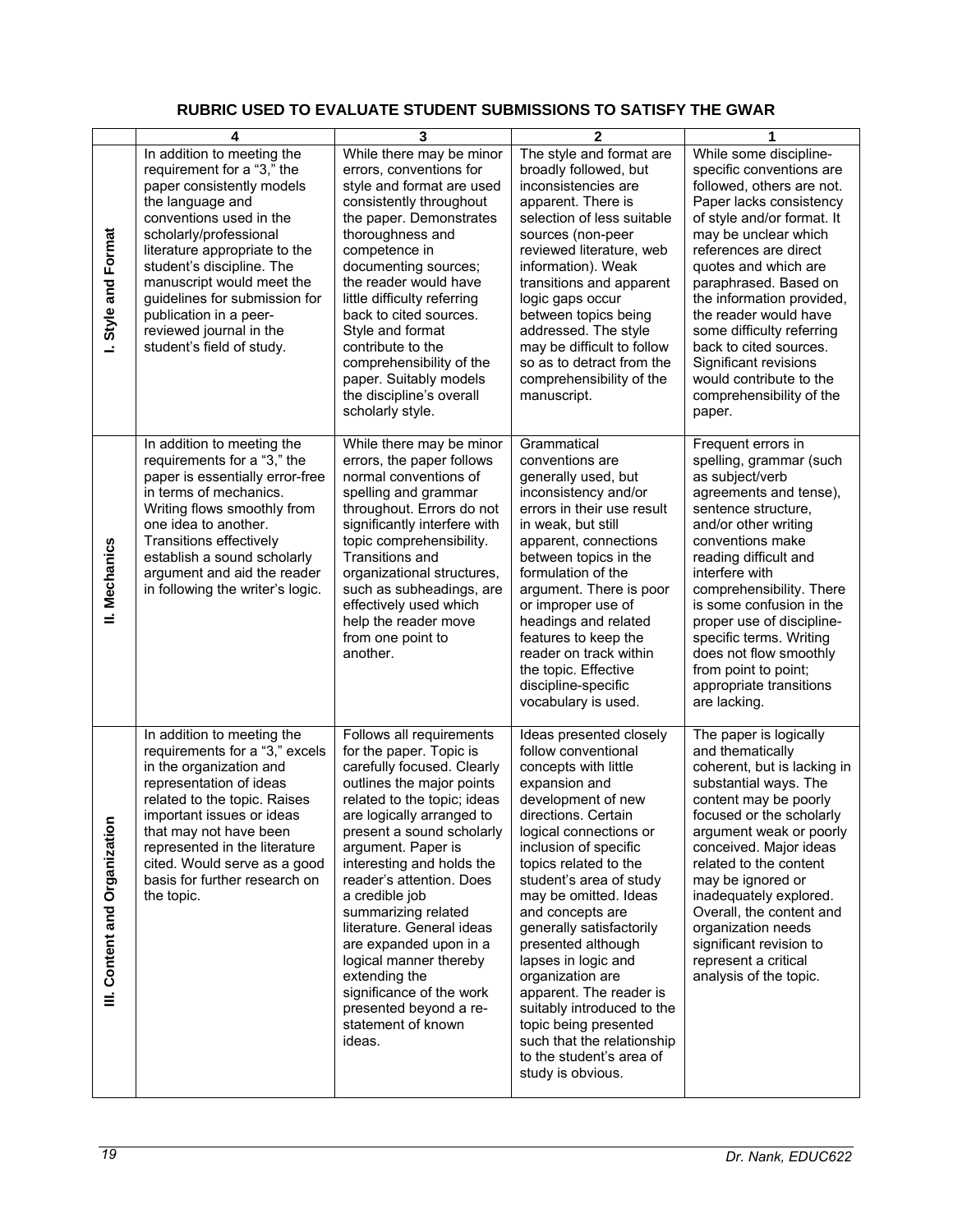|                                              | 4                                                                                                                                                                                                                                                                                                                                                                                                                                                                                                                                                                                                                                                                                                                                                                                                                                                                                                                                                                                                                                                                                 | 3                                                                                                                                                                                                                                                                                                                                                  | $\mathbf{2}$                                                                                                                                                                                                                                                                                                          | 1                                                                                                                                                                                                                                                                                                                                                   |
|----------------------------------------------|-----------------------------------------------------------------------------------------------------------------------------------------------------------------------------------------------------------------------------------------------------------------------------------------------------------------------------------------------------------------------------------------------------------------------------------------------------------------------------------------------------------------------------------------------------------------------------------------------------------------------------------------------------------------------------------------------------------------------------------------------------------------------------------------------------------------------------------------------------------------------------------------------------------------------------------------------------------------------------------------------------------------------------------------------------------------------------------|----------------------------------------------------------------------------------------------------------------------------------------------------------------------------------------------------------------------------------------------------------------------------------------------------------------------------------------------------|-----------------------------------------------------------------------------------------------------------------------------------------------------------------------------------------------------------------------------------------------------------------------------------------------------------------------|-----------------------------------------------------------------------------------------------------------------------------------------------------------------------------------------------------------------------------------------------------------------------------------------------------------------------------------------------------|
| <b>IV. Integration and Critical Analysis</b> | In addition to meeting the<br>requirement of a "3," the<br>document presents the<br>current state of knowledge<br>for the topic being addressed<br>utilizing a diversity of<br>opinions. These various, and<br>possibly conflicting, opinions<br>are presented in a balanced<br>manner and seamlessly<br>woven together to illustrate a<br>complete grasp of the<br>literature across multiple<br>research approaches utilizing<br>appropriate national and<br>international peer-reviewed<br>journals. Essential findings of<br>multiple sources are<br>accurately and concisely<br>paraphrased, analyzed, and<br>integrated. Original sources<br>are clearly identified and<br>correctly cited in both the<br>body of the text and the<br>reference section.<br>Organizationally, smooth and<br>effective transitions between<br>topics lead the reader<br>through an orderly<br>discussion of the topic being<br>addressed. The gaps in<br>current knowledge are<br>clearly identified and<br>significant directions and<br>approaches that fill these<br>gaps are identified. | There are inconsistencies<br>in the organization and<br>logic of the presentation,<br>but still clear analysis of<br>the presented materials.<br>While synthesis of all<br>aspects of the topic may<br>show varying degrees of<br>development, the overall<br>consistency,<br>thoroughness, and<br>analysis result in a well-<br>crafted document. | Identification of key<br>topics or uncertainties in<br>the field may be<br>incomplete. New<br>concepts resulting from<br>a synthetic presentation<br>of ideas is poorly<br>developed or lacking.<br>Complex topics and<br>related concepts are<br>awkwardly presented<br>and linkages among<br>topics may be unclear. | Weakness is evident in<br>the coverage of the field<br>and analysis resulting in<br>incorrect or poorly<br>developed synthesis of<br>results. Analysis is<br>limited to categorizing<br>and summarizing topics.<br>The resulting manuscript<br>degrades the<br>comprehensibility of the<br>document and the<br>identification of<br>knowledge gaps. |